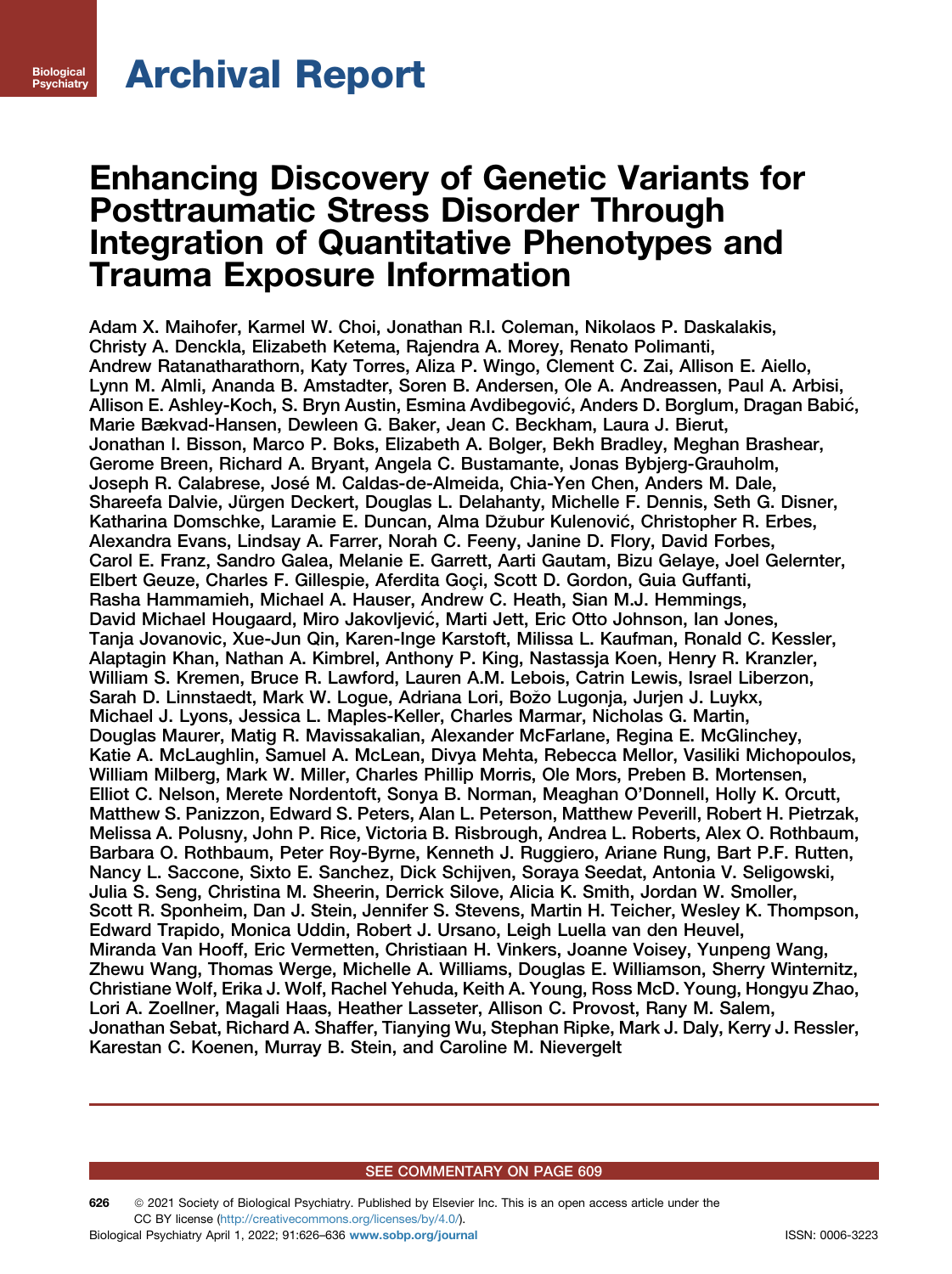# **ABSTRACT**

BACKGROUND: Posttraumatic stress disorder (PTSD) is heritable and a potential consequence of exposure to traumatic stress. Evidence suggests that a quantitative approach to PTSD phenotype measurement and incorporation of lifetime trauma exposure (LTE) information could enhance the discovery power of PTSD genome-wide association studies (GWASs).

**METHODS:** A GWAS on PTSD symptoms was performed in 51 cohorts followed by a fixed-effects meta-analysis ( $N =$ 182,199 European ancestry participants). A GWAS of LTE burden was performed in the UK Biobank cohort (N = 132,988). Genetic correlations were evaluated with linkage disequilibrium score regression. Multivariate analysis was performed using Multi-Trait Analysis of GWAS. Functional mapping and annotation of leading loci was performed with FUMA. Replication was evaluated using the Million Veteran Program GWAS of PTSD total symptoms. RESULTS: GWASs of PTSD symptoms and LTE burden identified 5 and 6 independent genome-wide significant loci, respectively. There was a 72% genetic correlation between PTSD and LTE. PTSD and LTE showed largely similar patterns of genetic correlation with other traits, albeit with some distinctions. Adjusting PTSD for LTE reduced PTSD heritability by 31%. Multivariate analysis of PTSD and LTE increased the effective sample size of the PTSD GWAS by 20% and identified 4 additional loci. Four of these 9 PTSD loci were independently replicated in the Million Veteran Program.

CONCLUSIONS: Through using a quantitative trait measure of PTSD, we identified novel risk loci not previously identified using prior case-control analyses. PTSD and LTE have a high genetic overlap that can be leveraged to increase discovery power through multivariate methods.

<https://doi.org/10.1016/j.biopsych.2021.09.020>

Posttraumatic stress disorder (PTSD) may develop after exposure to traumatic life events. PTSD can severely impact the mental and physical health of affected individuals and impair their interpersonal relationships ([1](#page-9-0)). While the estimated community prevalence of PTSD in the United States is 5% to 10% ([2](#page-9-1)), the rate of PTSD differs based on the nature of trauma exposure  $(3)$  and other environmental  $(4)$  and genetic  $(5-7)$  $(5-7)$  $(5-7)$ factors. Identifying the biological mechanisms associated with the etiology of PTSD will facilitate the discovery of biomarkers for screening and diagnostic purposes [\(7\)](#page-9-5) and the development of new treatments.

Genome-wide association studies (GWASs) facilitate bio-logical understanding of PTSD [\(8](#page-9-6)[,9\)](#page-9-7), but are well known to be limited by statistical power to identify risk variation ([10](#page-9-8)). Quantitative measures of PTSD enhance discovery power over binary trait definitions [\(9](#page-9-7)[,11\)](#page-9-9). Appropriately accounting for trauma exposure hypothetically enhances power, as individuals will not develop the disorder unless they are exposed to trauma, regardless of high genetic vulnerability for PTSD ([12](#page-9-10),[13\)](#page-9-11). Moreover, the notion that genetic variants can predispose to trauma exposure is only starting to be explored ([14](#page-9-12)). As trauma exposure is a prerequisite for the development and manifestation of PTSD, investigating the genetics of trauma exposure will hypothetically lead to a clearer picture of PTSD genetics.

The Psychiatric Genomics Consortium (PGC)–PTSD is a global collaborative effort to study the genetic basis of PTSD through meta-analysis of diverse cohorts [\(13\)](#page-9-11). Subsequent to a case-control GWAS ([8](#page-9-6)), our collaborators have provided quantitative measures of PTSD and lifetime trauma exposure (LTE). To obtain genomic insights from the quantitative PTSD phenotyping, we performed a GWAS of PTSD symptoms in 182,199 participants from the PGC-PTSD Freeze 2 dataset. To determine if accounting for LTE would provide the

hypothesized increase in discovery power, we performed a GWAS of PTSD with covariate adjustment for LTE, showing that it lowers PTSD signal. We investigated the possibility that multicollinearity arising from high genetic correlation  $(r<sub>a</sub>)$  of PTSD and LTE was responsible for this result. To perform this investigation, we performed a GWAS of LTE in the most powered and unbiased ([15](#page-9-13)) subsample of the data, 132,988 participants from the UK Biobank (UKBB) ([16](#page-9-14)), then evaluated the  $r_q$  of PTSD and LTE. To explore the  $r_q$  further, we contrasted the  $r<sub>g</sub>$ s that PTSD and LTE have with other traits. We showed that the high  $r_q$  of PTSD and LTE can be leveraged to enhance the power of PTSD GWASs using multivariate methods. We replicated PTSD GWAS findings in the Million Veteran Program (MVP) GWAS of total PTSD symptoms  $(MVP<sub>TOT</sub>)$ . We contextualized genomic findings through functional annotation, tissue expression analyses, and phenomewide association study (PheWAS).

# METHODS AND MATERIALS

# Study Population and Phenotyping

Participants were drawn from a collection of 51 cohorts within the PGC-PTSD Freeze 2 dataset, as previously described in Nievergelt et al. [\(8](#page-9-6)). All participants included in the present study were of genetically estimated European ancestry. PTSD symptoms and LTE were measured within each cohort using structured clinical interviews, self-reported inventories, or clinical evaluation. A summary of the assessment and scoring methods for the various studies is presented in [Table S1](#page-10-0) in [Supplement 2](#page-10-0), and a complete description is available in Nievergelt et al. ([8\)](#page-9-6). All participants provided written informed consent, and studies were approved by the relevant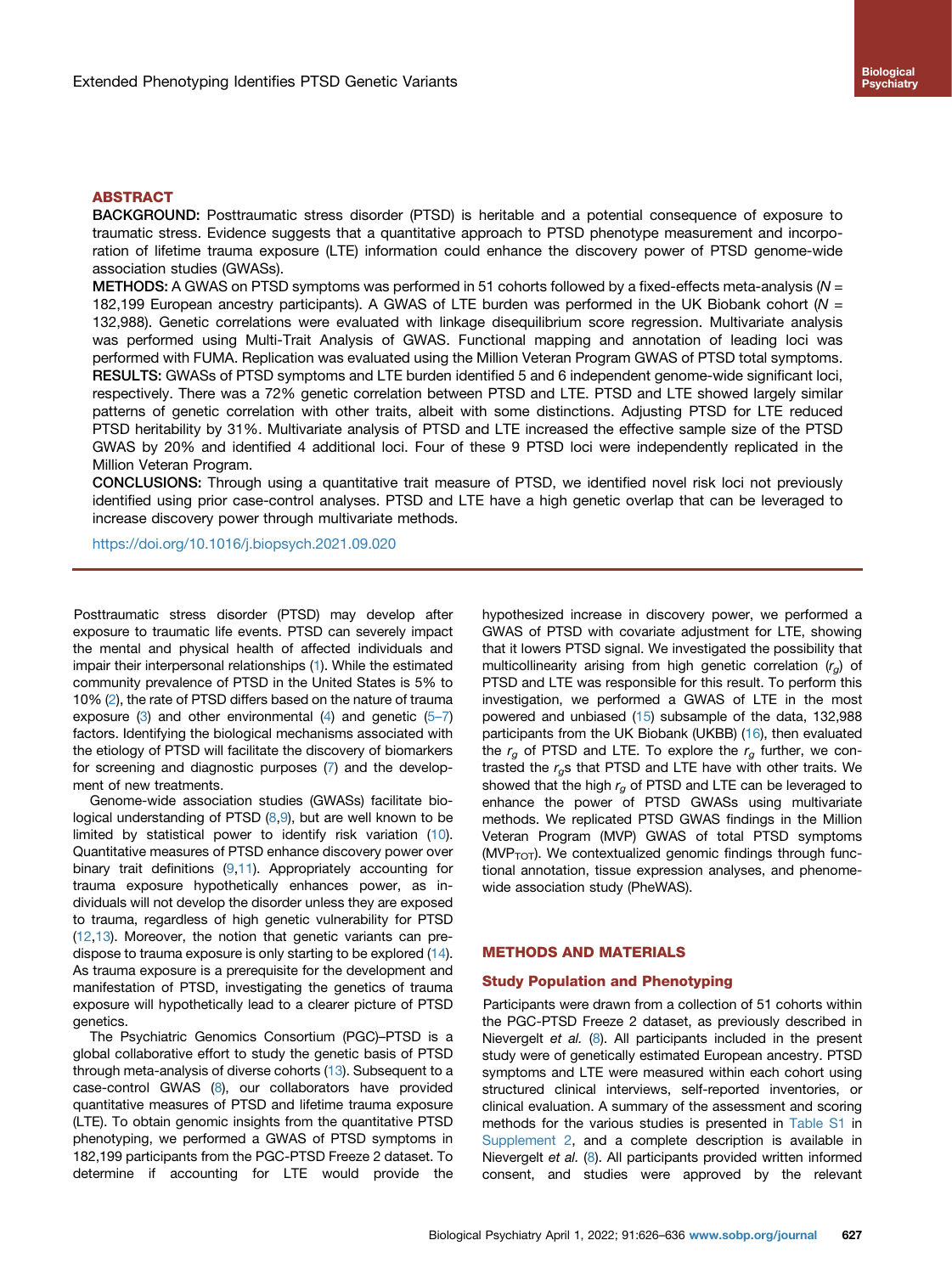institutional review boards and the University of California San Diego Human Research Protection Program.

# GWAS Quality Control

Genotyping, quality control (QC), and imputation methods for the included studies have been described in detail ([8](#page-9-6)). In brief, participating cohorts provided phenotype and genotype data or GWAS summary statistics to the PGC-PTSD for quality control and analysis. For studies in which the PGC-PTSD analyst had direct access to genotype data, RICOPILI ([17\)](#page-9-15) was used to perform QC and imputation. QC included standard filters for single nucleotide polymorphism (SNP) call rates (exclusion of SNPs with call rate  $<$ 98% or a missing difference .0.02 between cases and controls), call rate for participant genotypes (samples with <98% call rate excluded), Hardy-Weinberg equilibrium ( $p < 1 \times 10^{-6}$  in controls), and heterozygosity (within  $\pm$  0.2). Datasets were phased using SHAPEIT [\(18](#page-9-16)) and imputed using IMPUTE2 [\(19](#page-9-17)) with the 1000 Genomes Phase 3 reference panel data ([20](#page-9-18)). For the UKBB, QC and imputation were carried out centrally by UKBB investigators as previous described [\(16\)](#page-9-14) and GWAS was carried out by the PGC-PTSD analyst. For cohorts with data-sharing restrictions, analyses were performed using similar protocols by the study team that had individual-level data access, and GWAS summary statistics were provided to the PGC-PTSD.

## Genome-wide Association Study

Only unrelated ( $\pi$  < 0.2) participants were retained for analysis. Principal components (PCs) were calculated within each cohort using EIGENSOFT v6.3.4 ([21](#page-9-19)). The PTSD GWAS was performed within cohorts using PLINK 2.0 alpha with the –glm option, with the exception of UKBB and VETSA (Vietnam Era Twin Study of Aging) data, which were analyzed using BOLT-LMM v2.3.4 ([22](#page-9-20)). Where available, PTSD symptom scores were analyzed using linear regression ( $n = 36$  cohorts); PTSD case-control status was used if symptom scores were not available, using logistic regression  $(n = 15$  cohorts). In both cases, 5 PCs were included as covariates to account for population stratification and genotyping artifacts. The UKBB PTSD GWAS included an additional PC as well as batch and assessment center covariates. Studies providing summary data used similar analytic strategies, as previously described  $(8)$  $(8)$ . For each GWAS, SNPs with minor allele frequency <1% or imputation information score  $<$  0.6 were excluded. To perform a GWAS of PTSD conditioned on LTE, the GWAS was performed with LTE included as an additional covariate as either a count of LTEs or a binary variable, depending on data availability. The GWAS of the LTE count phenotype in the UKBB sample was performed in BOLT-LMM using 6 PCs, batch, and assessment center as covariates.

# PTSD Meta-analysis

Sample size–weighted fixed-effects meta-analysis was performed using METAL ([23](#page-9-21)). To account for different analytic methods and measure scales, effect estimates were converted into z scores by dividing effect sizes by standard errors ([24](#page-9-22)). Case-control and quantitative GWAS subsets were evaluated for  $r_q$  to determine if they could be meta-analyzed. To account for differences in ascertainment, heritability, and power between case-control and quantitative subsets, modified sample size weights were derived as previously described [\(25\)](#page-9-23), assuming 10% population prevalence of PTSD, the estimates of SNP-based heritability ( $h^2$ <sub>SNP</sub>),  $r_g$ , and sample PTSD prevalence. Meta-analysis was conducted on the reweighted z scores. Only SNPs available in  $>90\%$  of all samples ( $N \ge$ 163,979) were included in analyses. Regional annotation plots of genome-wide significant loci were produced using Locus-Zoom [\(26\)](#page-9-24).

# Heritability and Genetic Correlation Estimation With Linkage Disequilibrium Score Regression

Trait  $h^2_{SNP}$  and  $r_g$  were estimated from GWAS summary statistics using linkage disequilibrium score regression ([27](#page-9-25)). The linkage disequilibrium score intercept was used to test for inflation of test statistics owing to residual population stratification or other artifacts, and the attenuation factor {[intercept - 1]/[mean  $(\chi^2)$  - 1]} was used to determine the proportion of inflation of test statistics owing to residual population stratification ([Table S2](#page-10-0) in [Supplement 2](#page-10-0)). Heritabilities were contrasted using a z test where standard errors were estimated using the block-jackknife approach. To estimate  $r_a$ with other disorders, the LD Hub web interface was used [\(28\)](#page-9-26). To identify genetic differences between PTSD and LTE, the  $r_{q}$ s observed for PTSD and LTE were contrasted using z tests, where significance level was determined using Bonferroni correction for the 772 traits tested ( $p < 6.47 \times 10^{-5}$ ).

# FUMA

FUMA v1.3.6a [\(29\)](#page-9-27) was used with the default settings [\(Supplement 1\)](#page-10-0) to visualize and annotate GWAS results. The FUMA pipeline integrates the MAGMA [\(30\)](#page-9-28) tool to perform gene-based, gene-pathway, and tissue-enrichment analyses, with significance based on Bonferroni correction. 1000 Genomes Europeans were used as reference genotypes. Tissueenrichment analysis included Genotype-Tissue Expression (GTEx) v8 expression data ([31](#page-9-29)).

# Cis-Quantitative Trait Locus Mapping

The effects of GWAS loci on transcriptomic regulation of surrounding genes (locus within  $\pm$  1 Mb of the gene transcription starting site) were tested for 49 tissues in GTEx v8 with genome-wide false discovery rate correction applied. Using the same criteria, GTEx v8 data were also used to investigate the effects of GWAS loci on the regulation of alternative splicing isoforms. A detailed description regarding GTEx v8 quantitative trait locus (QTL) mapping data by the GTEx Consortium is available [\(32\)](#page-9-30). Briefly, cis-expression QTL (eQTL) and cis-splicing QTL mapping was performed using FastQTL [\(33\)](#page-9-31) including the top 5 genotyping PCs, probabilistic estimation of expression residuals factors [\(34](#page-9-32)), sequencing platform, sequencing protocol, and sex as covariates.

# Replication Analysis

Summary data from  $MVP_{TOT}$  (dbGaP study accession phs001672.v4.p1) was used to replicate GWAS results.  $MVP<sub>TOT</sub>$  included 186,689 European ancestry participants who completed the PTSD Checklist–Civilian Version and passed QC. Details of MVP<sub>TOT</sub> have been published  $(35)$  $(35)$  $(35)$ . SNPs were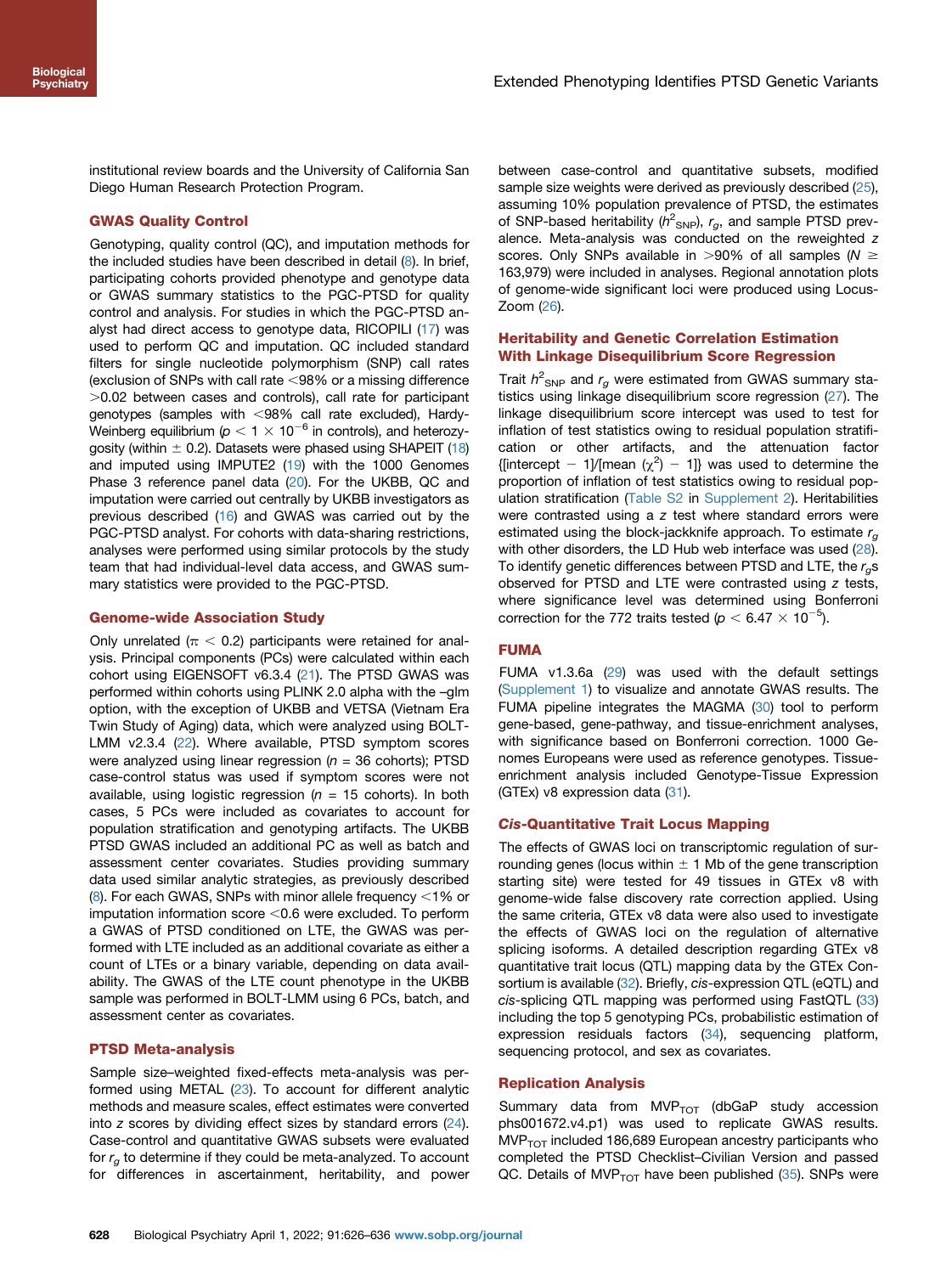deemed replicated in MVP $_{\text{TOT}}$  if they had matching effect direction and were nominally significant after Bonferroni correction for the 9 SNPs tested  $(p < .006)$ .

## Multi-Trait Analysis of GWAS

Multi-Trait Analysis of GWAS (MTAG) [\(36](#page-9-34)) performs multivariate analysis of genetically correlated traits to increase discovery power for each input trait, providing trait-specific effect estimates and  $p$  values. MTAG was used to perform multivariate analysis with PTSD and LTE GWASs. The maxFDR statistic was used to test for MTAG model assumptions ([Supplement 1\)](#page-10-0).

#### Phenome-wide Association Study

To understand further how functional changes of significant loci are associated with human traits and diseases, we conducted a PheWAS of leading SNPs from PTSD and LTE loci using data from the GWAS Atlas (available at [https://atlas.](https://atlas.ctglab.nl/) [ctglab.nl/\)](https://atlas.ctglab.nl/) [\(37\)](#page-9-35). Bonferroni correction was applied to account for the 4756 phenotypes available that were tested ( $p < 1.05 \times$  $10^{-5}$ ).

# RESULTS

The PTSD GWAS meta-analysis included 182,199 participants of European ancestry from 51 cohorts ([Table S1](#page-10-0) in [Supplement](#page-10-0) [2](#page-10-0)). The largest cohort was the UKBB ( $N = 134,586$  participants). Across the cohorts, PTSD was assessed using a variety of different methods ( $n = 19$  methods); the most common methods were versions of the Clinician-Administered PTSD Scale ( $n = 18$  studies) and PTSD Checklist ( $n = 14$  studies). The majority of participants (91%,  $n = 165,825,36$  studies) were analyzed based on PTSD symptom scores; the remaining participants (9%,  $n = 16,374, 15$  studies) did not have symptom scores available and were analyzed based on PTSD casecontrol status.

# PGC-PTSD GWAS Meta-analysis

The  $h^2_{\rm\,SNP}$  of meta-analysis of cohorts analyzed by symptom scores was 0.0547 (SE = 0.0042,  $p = 8.9 \times 10^{-39}$ ) [\(Table S2](#page-10-0) in [Supplement 2](#page-10-0)). The  $h^2$ <sub>SNP</sub> was similar, albeit not significant, in

the smaller meta-analysis of case-control cohorts (observed scale  $h^2$ <sub>SNP</sub> = 0.0580, SE = 0.0259,  $p$  = .17). The  $r_g$  between the symptom score and case-control analyses was very high  $(r_a =$ 0.9646, SE =  $0.36$ ,  $p = .0074$ ). Thus, symptom score and casecontrol GWASs were meta-analyzed. We identified 5 genome-wide significant loci ([Table 1](#page-3-0), [Figure 1A](#page-4-0)). Leading variants in significant loci mapped to an intergenic locus on chromosome 1, the intronic region of the GABBR1 gene on chromosome 6, the intronic regions of MPP6 and DFNA5 on chromosome 7, an intron of FOXP2 on chromosome 7, and the intronic region of FAM120A on chromosome 9. Gene-based analysis identified 6 significant genes (DCAF5, EXD2, FAM120A, FOXP2, GALNT16, and PHF2) [\(Table S3](#page-10-0) in [Supplement 2](#page-10-0)).

# PGC-PTSD GWAS Covariate Adjustment for LTE

We repeated the GWAS of PTSD with covariate adjustment for LTE.  $h^2_{\rm SNP}$  was 0.0389 (SE = 0.00340,  $\rho$  = 2.6  $\times$  10<sup>-30</sup>), 31% lower than the PTSD GWAS without LTE covariate adjustment ( $p = 8.6 \times 10^{-20}$ ). There was a genome-wide significant locus in an uncharacterized region, CTC-340A15.2, on chromosome 5 that was not identified in the PTSD GWAS ([Table S4](#page-10-0) in [Supplement 2](#page-10-0)). Effects changed slightly for the loci previously identified in the unadjusted PTSD GWAS [\(Table S4](#page-10-0) in [Supplement 2\)](#page-10-0). Gene-based analysis identified no significant genes.

# UKBB LTE GWAS

We performed GWAS of LTE count in the UKBB subset of the PGC-PTSD GWAS data (132,988 UKBB participants). Of participants, 30.9% reported 1 LTE, 14.8% reported 2 LTEs, 6.3% reported 3 LTEs, and 3.3% reported 4 or more LTEs ([Table S5](#page-10-0) in [Supplement 2](#page-10-0)). The  $h^2$ <sub>SNP</sub> of LTE count was 0.0734 (SE = 0.005,  $p = 8.7 \times 10^{-49}$ ). Six loci showed genome-wide significance ([Figure 1B,](#page-4-0) [Table 2\)](#page-4-1). Leading variants in significant loci mapped to an intron of PRUNE on chromosome 1, the intron of noncoding RNA AC068490.2 on chromosome 2, the intron of SGCD on chromosome 5, an intron of FOXP2 on chromosome 7 (also identified in the PGC-PTSD GWAS), an intergenic region in chromosome 14 near MDGA, and

<span id="page-3-0"></span>

|  | Table 1. Genome-wide Significant Loci From PTSD GWASs and MTAGs With Replication in MVP <sub>TOT</sub> GWAS |  |  |  |  |  |  |  |  |
|--|-------------------------------------------------------------------------------------------------------------|--|--|--|--|--|--|--|--|
|--|-------------------------------------------------------------------------------------------------------------|--|--|--|--|--|--|--|--|

|                    |                        |     |                       |    |    | <b>PGC-PTSD GWAS</b> |         | <b>PGC-PTSD MTAG</b>  |         | $MVP_{TOT}$                           |      |                 |                      |
|--------------------|------------------------|-----|-----------------------|----|----|----------------------|---------|-----------------------|---------|---------------------------------------|------|-----------------|----------------------|
| Analysis           | rsID                   | Chr | Position <sup>a</sup> | A1 | A2 | A1 Freq z Score      |         | p Value               | z       | p Value                               |      | A1 freq z Score | p Value <sup>b</sup> |
| Identified in GWAS | rs72657988             |     | 35688541              |    | G  | 0.08                 | 6.44    | $1.2 \times 10^{-10}$ |         | 5.34 9.4 $\times$ 10 <sup>-8</sup>    | 0.07 | 2.18            | .029                 |
|                    | rs146918648            | 6   | 28548674              | A  | G  | 0.04                 | 6.04    | $1.5\times10^{-9}$    |         | 6.50 $8.0 \times 10^{-11}$            | 0.04 | 2.00            | .045                 |
|                    | rs2721816 <sup>c</sup> |     | 24699329              | A  | G  | 0.82                 | $-5.27$ | $1.4 \times 10^{-7}$  |         | $-5.80$ 6.5 $\times$ 10 <sup>-9</sup> | 0.82 | $-1.45$         | .15                  |
|                    | rs10266297             |     | 114143407             |    | C  | 0.59                 | 5.38    | $7.4\times10^{-8}$    | 6.72    | $1.8\times10^{-11}$                   | 0.59 | 4.97            | $6.7 \times 10^{-7}$ |
|                    | rs10821140             | 9   | 96253169              | A  | C  | 0.35                 | $-5.71$ | $1.2 \times 10^{-8}$  | $-6.02$ | 1.8 $\times$ 10 $^{-9}$               | 0.34 | $-3.89$         | $1.0 \times 10^{-4}$ |
| Identified in MTAG | rs4557006              | 2   | 22443840              | A  | G  | 0.45                 | 4.26    | $2.0 \times 10^{-5}$  |         | 5.83 $5.7 \times 10^{-9}$             | 0.45 | 5.53            | $3.2 \times 10^{-8}$ |
|                    | rs1504930              | 5   | 155852066             |    | C  | 0.62                 | $-4.26$ | $2.0 \times 10^{-5}$  |         | $-5.58$ 2.5 $\times$ 10 <sup>-8</sup> | 0.62 | $-4.20$         | $2.7 \times 10^{-5}$ |
|                    | rs8059002              | 16  | 25417390              |    | G  | 0.86                 | $-4.43$ | $9.3 \times 10^{-6}$  |         | $-5.46$ 4.8 $\times$ 10 <sup>-8</sup> | 0.85 | $-1.50$         | .13                  |
|                    | rs7264419              | 20  | 47701309              | A  | G  | 0.75                 | $-5.06$ | $4.1 \times 10^{-7}$  |         | $-5.85$ 5.0 $\times$ 10 <sup>-9</sup> | 0.76 | 0.55            | .58                  |

A1, allele 1 (coded); Freq, frequency; A2, allele 2; Chr, chromosome; GWAS, genome-wide association study; MTAG, Multi-Trait Analysis of GWAS; MVP, Million Veteran Program; MVP<sub>TOT</sub>, MVP total PTSD symptoms; PGC-PTSD, Psychiatric Genomics Consortium–posttraumatic stress disorder; rsID, reference SNP ID number.

<span id="page-3-1"></span><sup>a</sup>Base pair position on chromosome (hg19/GR37 Human Genome Build).

<span id="page-3-2"></span> $b^b$ Significant in MVP if  $p < .006$  (Bonferroni-corrected for 9 loci).

<span id="page-3-3"></span> $c$ Linkage disequilibrium proxy for rs2721817, the leading single nucleotide polymorphism in this locus.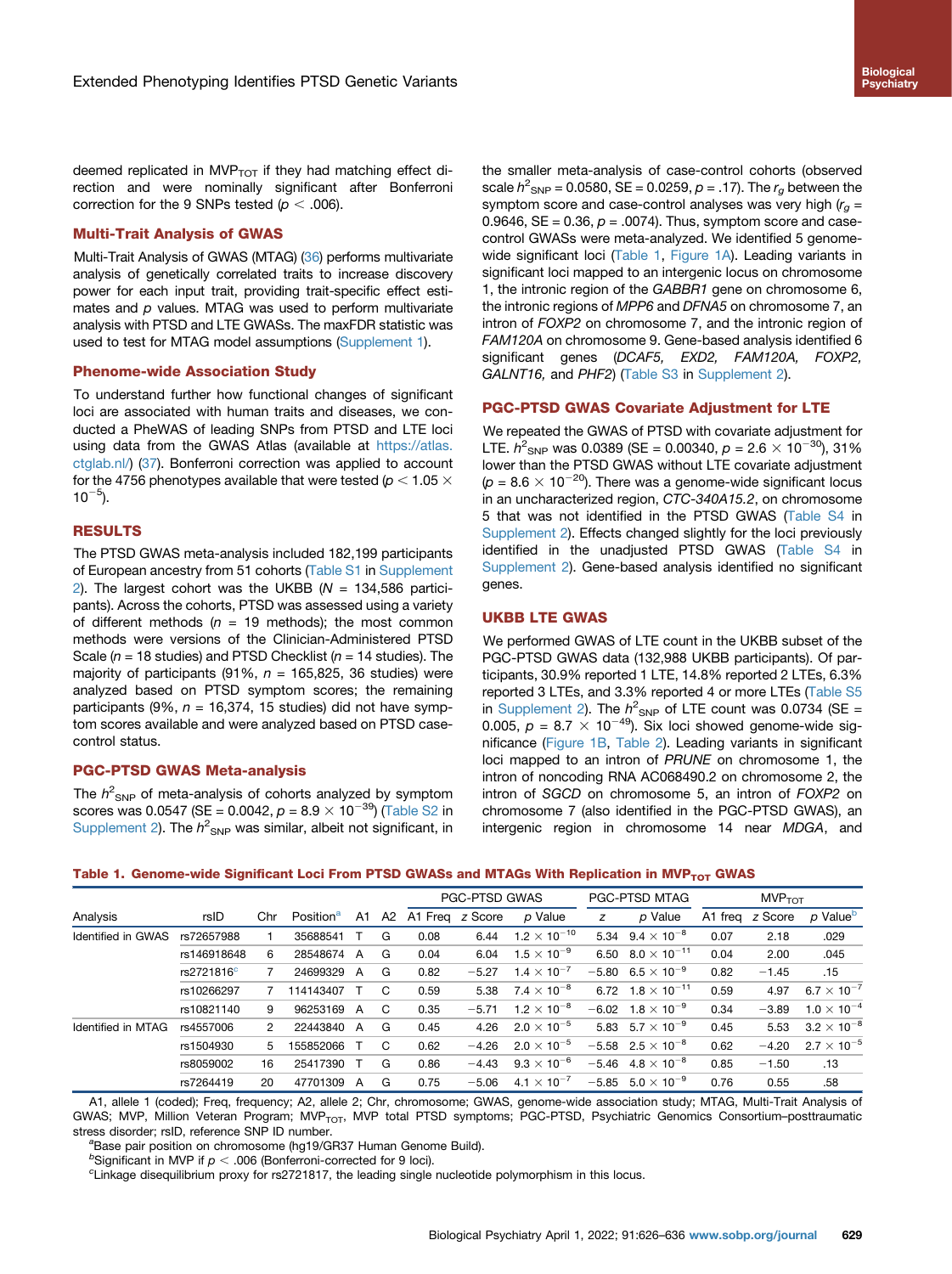<span id="page-4-0"></span>

Figure 1. Manhattan plots of genome-wide association study (GWAS) associations. The x-axis is the position on the genome, ordered by chromosome and base-pair position. The y-axis is the  $-\log_{10} p$  value of association. Each dot represents the association between a given single nucleotide polymorphism and the trait. Colors alternate between chromosomes, with odd chromosomes colored blue and even chromosomes colored teal. (A) Results of posttraumatic stress disorder GWASs. (B) Results of lifetime trauma exposure GWASs. (C) Posttraumatic stress disorder–specific results of MTAG (Multi-Trait Analysis of GWAS) analysis of posttraumatic stress disorder and lifetime trauma exposure.

upstream of CCDC8 on chromosome 19. Gene-based analysis identified SGCD (chromosome 5: 155,297,354–156,194,799 base pairs, 2965 SNPs, 99 parameters,  $z = 5.53$ ,  $p = 1.5 \times$ 

10<sup>-8</sup>) and C20orf112 (chromosome 20:31,030,862-31,172,876 base pairs, 296 SNPs, 21 parameters,  $z = 4.73$ ,  $p = 1.13 \times$  $10^{-6}$ ). GWAS of LTE count weighted by trauma-specific PTSD

# <span id="page-4-1"></span>Table 2. Genome-wide Significant Loci From GWASs of LTE

| rsID        | Chr | Position <sup>a</sup> | A1                      | A2 | A1 Frequency | z Score | p Value              |
|-------------|-----|-----------------------|-------------------------|----|--------------|---------|----------------------|
| rs6661135   |     | 150999414             | C                       |    | 0.93         | $-5.52$ | $3.3 \times 10^{-8}$ |
| rs4665501   |     | 22546151              | G                       |    | 0.44         | $-5.77$ | $7.7 \times 10^{-9}$ |
| rs4704792   |     | 155757946             | А                       |    | 0.26         | 5.75    | $9.2 \times 10^{-9}$ |
| rs1476535   |     | 114071035             | C                       |    | 0.44         | $-5.77$ | $8.0 \times 10^{-9}$ |
| rs2933196   | 14  | 47285917              | G                       | A  | 0.59         | $-5.51$ | $3.6 \times 10^{-8}$ |
| rs770444611 | 19  | 46917381              | <b>INS</b> <sup>b</sup> |    | 0.59         | 5.66    | $1.5 \times 10^{-8}$ |

A1, allele 1 (coded); A2, allele 2; Chr, chromosome; GWAS, genome-wide association study; LTE, lifetime trauma exposure; rsID, reference SNP ID number.

<span id="page-4-3"></span><span id="page-4-2"></span><sup>a</sup>Base pair position on chromosome (hg19/GR37 Human Genome Build).

<sup>b</sup>Insertion of TGAGGCCAGGAGTTC.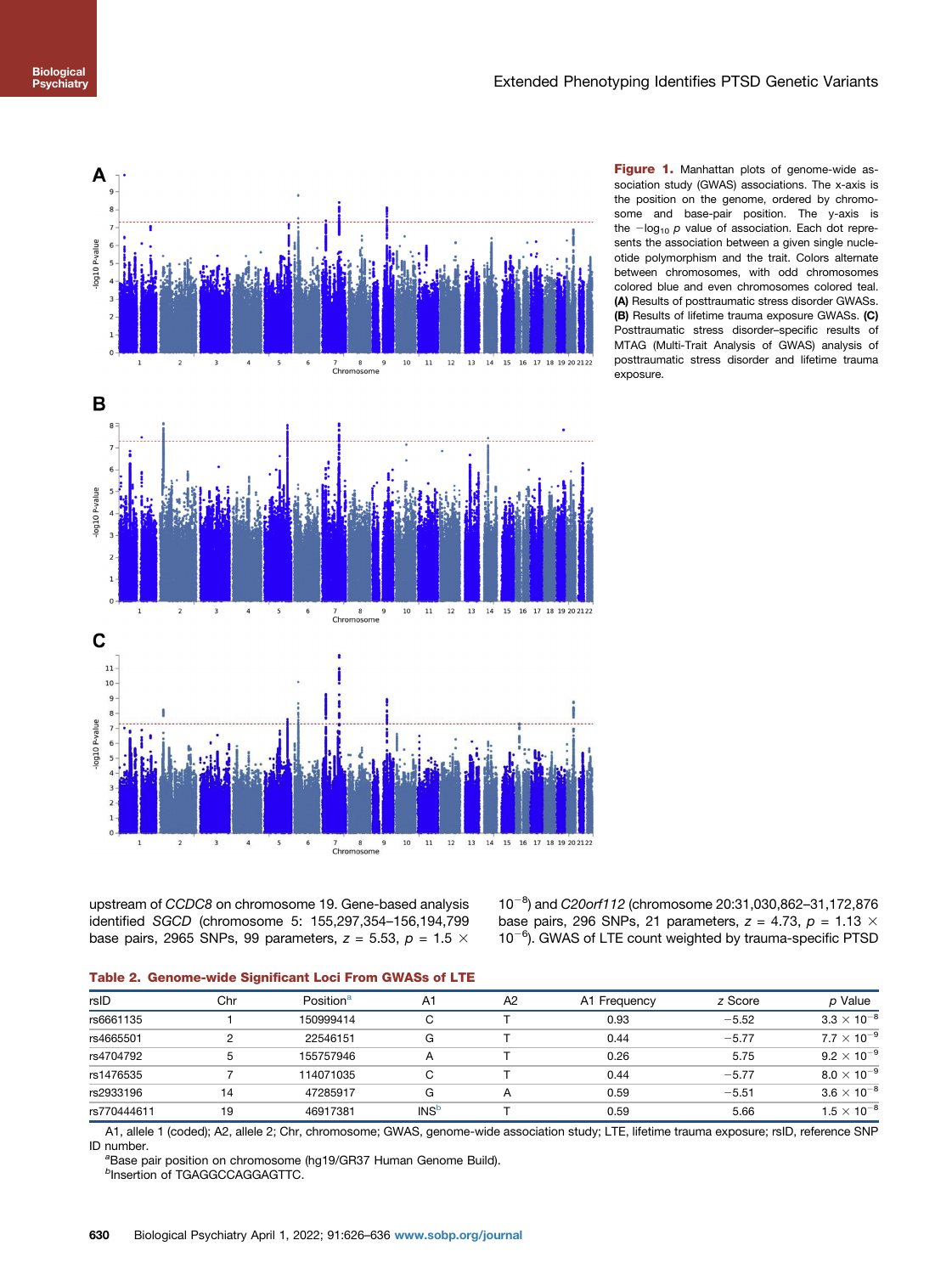<span id="page-5-0"></span>

Figure 2. Comparison of the genetic correlations of posttraumatic stress disorder (PTSD) and lifetime trauma exposure (LTE) with other traits. The xaxis is the genetic correlation between LTE and a given trait from the LD Hub. The y-axis is the genetic correlation between PTSD and a given trait. Each dot depicts a given trait. Colored (black, red, or blue) dots indicate traits with significant genetic correlation to both PTSD and LTE after Bonferroni adjustment. Noncolored (gray) dots indicate traits where genetic correlation is not significant after Bonferroni adjustment. Blue dots indicate traits with significantly higher genetic correlation with PTSD than with LTE. Red dots indicate traits with significantly higher correlation with LTE than with PTSD. The top 5 traits with a significantly higher correlation to PTSD than LTE and top trait with significantly higher correlation to LTE than PTSD have been labeled.

prevalences yielded highly similar results, being highly genetically correlated to the unweighted count  $(r_a = 1, SE = 0.0016, p$  $<$  1.13  $\times$  10<sup>-100</sup>).

#### Genetic Overlap Between LTE and PTSD

The  $r_a$  between PTSD and LTE was high ( $r_g$  = 0.7239,  $p < 1 \times$  $10^{-100}$ ). To explore this genetic overlap, we contrasted patterns of  $r_a$  of PTSD and LTE to other traits. Testing 772 human traits and diseases, we observed 269 and 217  $r<sub>q</sub>$ s that survived Bonferroni multiple testing correction ( $p < 6.47 \times 10^{-5}$ ) for PTSD and LTE, respectively ([Table S6](#page-10-0) in [Supplement 2](#page-10-0)). There was complete directional concordance between PTSD and LTE among the 187  $r_g$ s that were significant in both analyses. For several traits, while the effect direction was concordant, the magnitude of correlation with PTSD was significantly different from the correlation with LTE ( $p$  < 6.47  $\times$  10<sup>-5</sup>) ([Figure 2](#page-5-0)). Fifteen traits showed significantly higher genetic correlation with PTSD than with LTE (e.g., neuroticism score  $p = 2.74 \times 10^{-24}$ ; fed-up feelings  $p = 1.83 \times 10^{-15}$ ; mood swings  $p$  = 9.92  $\times$  10<sup>-15</sup>; loneliness  $p$  = 8.07  $\times$  10<sup>-8</sup>; depressive symptoms  $p = 1.94 \times 10^{-7}$ ; irritability  $p = 2.27 \times$  $10^{-7}$ ). Conversely, risk taking showed a significantly higher genetic correlation with LTE ( $r_g$  = 0.55,  $p = 2.71 \times 10^{-55}$ ) than with PTSD ( $r_g$  = 0.33,  $p = 3.9 \times 10^{-20}$ ;  $p = 8.09 \times 10^{-6}$ ).

# Multivariate Analysis of PTSD and Trauma Exposure

MTAG analysis that combined PTSD GWAS meta-analysis and UKBB LTE GWAS reported an effective sample size increase of PTSD GWAS from 182,199 to 217,491. There were 8 genome-wide significant loci for the MTAG PTSD analysis, including 4 loci not identified in the PTSD GWAS meta-analysis [\(Table 1,](#page-3-0) [Figure 1C\)](#page-4-0). Leading variants from additional loci mapped to an intergenic region in chromosome 2, the intron of SGCD on chromosome 5, an intergenic region on chromosome 16 near ZKSCAN2 and AQP8, and the intron of STAU1 on chromosome 20. In gene-based analysis, there were 8 significant genes, including 5 genes not identified from the original GWAS gene-based analysis (CSE1L, DFNA5, FOXP1, SGCD, TRIM26) ([Table S3](#page-10-0) in [Supplement 2](#page-10-0)).

# Cross-Replication in MVP<sub>TOT</sub>

Of the 9 loci identified across the PTSD GWASs (5 from the PGC GWAS and 4 from the MTAG), 4 replicated significantly in MVP<sub>TOT</sub> ( $p < .006$ ) [\(Table 1](#page-3-0), [Figures S2](#page-10-0)–S10 in [Supplement 1\)](#page-10-0). Of the 11 genes identified in gene-based analyses (6 in the GWAS and 5 in the MTAG), 7 replicated at least at a nominally significant level in MVP $_{TOT}$  [\(Table S3](#page-10-0) in [Supplement 2](#page-10-0)). Additionally, of 15 loci identified in  $MVP_{TOT}$  GWASs, 9 nominally replicated in PGC-PTSD [\(Table S7](#page-10-0) in [Supplement 2\)](#page-10-0). Overall,  $r_g$ between PGC-PTSD and MVP<sub>TOT</sub> was high ( $r_a$  = 0.8359, SE = 0.0376,  $p = 2.5 \times 10^{-109}$ ).

# Functional Consequences of Risk Loci

We examined the functional impact of the 9 GWAS variants associated with PTSD (5 from the GWAS and 4 from the MTAG) [\(Table 1\)](#page-3-0). We observed that 7 loci were related to multiple tissue-specific eQTLs [\(Table S8](#page-10-0) in [Supplement 2\)](#page-10-0), where 11% of false discovery rate–significant eQTLs were in brain regions. A similar trend was present for splicing QTLs [\(Table S9](#page-10-0) in [Supplement 2](#page-10-0)), where only 7% of gene-tissue combinations were related to brain regions. Further details of the eQTL analysis are provided in [Supplement 1.](#page-10-0)

We found enrichment of genes involved in brain tran-scriptomic regulation in PTSD ([Table S10](#page-10-0) in [Supplement 2](#page-10-0)). All brain regions tested were at least nominally significant, with several remaining significant after Bonferroni correction (MTAG: cortex  $p = 2.9 \times 10^{-5}$ , frontal cortex Brodmann area (BA) 9  $p = 3.53 \times 10^{-5}$ , cerebellum  $p = 1.09 \times 10^{-4}$ , anterior cingulate cortex BA 24  $\rho$  = 1.29  $\times$  10<sup>-4</sup>, cerebellar hemisphere  $p$  = 1.43  $\times$  10<sup>-3</sup>, nucleus accumbens/basal ganglia  $p$  = 3.6  $\times$  $10^{-4}$ ). There was no significant enrichment detected in any sets from the list of curated gene sets and Gene Ontology terms ([Table S11](#page-10-0) in [Supplement 2\)](#page-10-0).

## Phenome-wide Association Study

We identified 200 phenome-wide significant associations [\(Table S12](#page-10-0) in [Supplement 2\)](#page-10-0), with more than half of the significant associations related to two domains: psychiatry (34%) and metabolism (18%). The strongest PheWAS associations with PTSD and LTE loci included height and body mass phenotypes, educational attainment, social interaction, sexual activity, risk tolerance, and sleep phenotypes ([Supplement 1\)](#page-10-0). Several PTSD loci showed widespread pleiotropy across multiple psychiatric traits: rs10266297 (35 significant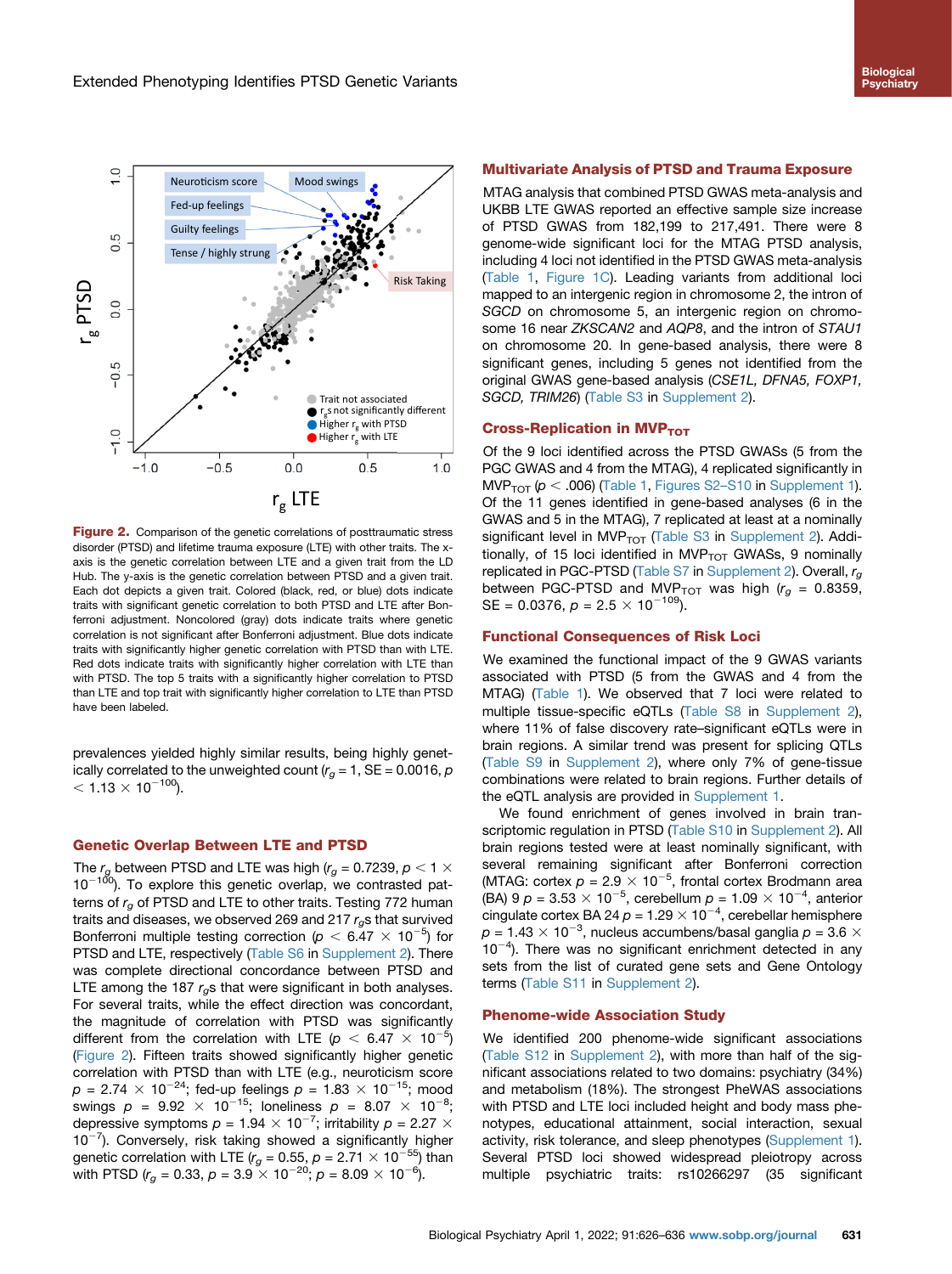associations, 40% psychiatric domain, top psychiatric result: risk taking  $p = 1.27 \times 10^{-11}$ ), rs10821140 (37 significant associations, 38% psychiatric domain, top psychiatric result: loneliness  $p = 1.11 \times 10^{-11}$ , rs146918648 (44 significant associations, 48% psychiatric domain, top psychiatric result: tenseness/restlessness  $\rho$  = 2.13  $\times$  10<sup>-9</sup>).

# **DISCUSSION**

Our GWASs aimed to advance understanding of PTSD genetics by integrating quantitative PTSD phenotypes and LTE exposure information in 182,199 participants of European ancestry from 51 cohorts. Overall, quantitative PTSD phenotyping captured similar genetic signal to our prior case-control analysis ( $r_a = 0.92-1.14$ ) [\(8\)](#page-9-6), but with substantially higher power. However, by using LTE as a covariate, which hypothetically accounts for unexpressed genetic vulnerability among unexposed participants ([12](#page-9-10)), we found a significant reduction in heritability and gene discovery. As high  $r_q$  between PTSD and LTE would be one hypothetical explanation for this result (i.e., multicollinearity), we performed a GWAS of LTE and contrasted it to GWAS results for PTSD. We found that LTE has  $h^2_{SNP}$  comparable to PTSD and high  $r_g$  compared with PTSD. We leveraged the  $r_q$  to significantly enhance PTSD discovery power using a multivariate approach ([36](#page-9-34)).

One explanation for  $h^2_{SNP}$  of PTSD adjusted for LTE being lower than the unadjusted estimate is that it may have removed genetic effects on PTSD mediated by trauma exposure [\(12](#page-9-10),[13](#page-9-11)). Given that trauma is a prerequisite for PTSD, genetic effects on trauma exposure can have mediated (i.e., indirect) effects on PTSD. Indeed, this seems plausible, as our LTE GWAS suggested a substantial amount of  $h^2_{SNP}$  related to trauma exposure. Therefore, the estimated  $h^2_{SNP}$  of PTSD conditional on LTE would theoretically reflect only nonmediated (i.e., direct) effects and thus would be smaller.

We used  $r_q$  to quantify the genetic overlap between LTE and PTSD, finding similar magnitude to findings from twin studies  $(5,6)$  $(5,6)$  $(5,6)$ . At the same time, incomplete  $r<sub>q</sub>$  between these two phenotypes also suggested meaningful genetic differences. To investigate this, we contrasted the magnitudes of  $r_a$  that PTSD and LTE shared with other traits. For most traits,  $r_a$  with PTSD was quite similar in magnitude to  $r_q$  with LTE. However, we also found that negative affect traits, such as neuroticism and irritability, were more strongly correlated with PTSD than LTE, whereas risk-taking behavior showed higher correlation with LTE than PTSD. This suggests that some variants influence PTSD and LTE through somewhat distinct psychological and behavioral mechanisms ([5](#page-9-4)).

The high  $r_a$  between PTSD and LTE facilitates the application of multivariate approaches to PTSD GWASs. Whereas the  $r_{q}$  between PTSD and LTE induces loss of power in the PTSD analysis when conditioned on LTE, a multivariate approach can benefit from it. Our multivariate ([36\)](#page-9-34) analysis resulted in a 19% increase in the effective sample size by adding LTE count data from the UKBB and identified replicable loci and patterns of tissue expression not identified in a standard PTSD GWAS.

The biological mechanisms associated with several of the protein products of identified genes have been linked to PTSD pathophysiology in animal and cell models: amygdalamediated fear extinction [FAM120A [\(38\)](#page-9-37)], neuronal transcriptional regulation [FOXP2 ([39\)](#page-9-38)], brain excitatory/inhibitory balance [ARFGEF2, GABBR1, STAUI1 [\(40\)](#page-10-1)], intracellular vesicular trafficking and other synaptic activities [ARFGEF2 [\(41\)](#page-10-2), MPP6 [\(42\)](#page-10-3), SEMA6C ([43](#page-10-4)), SGCD ([44\)](#page-10-5)], and inflammation [HIATL1, TRIM26 ([45](#page-10-6)), TRIM27 ([46](#page-10-7)), ZMYM4, ZNF165 [\(47](#page-10-8))]. Blood and brain transcription-wide association and differential gene expression studies of PTSD have also implicated some of these genes, including a blood-based prediction of downregulation of ARFGEF2 in the dorsolateral prefrontal cortex [\(48\)](#page-10-9) and a postmortem study of human PTSD cortex indicating downregulation of CTSS expression in the dorsal anterior cingulate cortex and downregulation of OSBPL3 expression in the dorsolateral prefrontal cortex [\(49](#page-10-10)).

Interestingly, PTSD loci show widespread pleiotropic associations in PheWAS [\(50](#page-10-11)–52). Some loci point to factors associated with existing clinical presentations of PTSD (e.g., sleep), while others point to potential risk/protective factors for PTSD, such as educational attainment and cognitive functioning. Loci may affect PTSD through their direct influence on these risk/protective factors. Alternatively, the high degree of pleiotropy shown by these loci suggests that they could influence PTSD risk through a more general alteration of biological function ([37](#page-9-35)), such as general predisposition to psychiatric illness ([53](#page-10-12)). In particular, metabolic phenotypes such as height and body mass also appeared to be enriched in our PheWAS. This could be the influence of these loci on previously implicated inflammatory mechanisms for PTSD [\(8\)](#page-9-6) or simply an artifact of their overrepresentation in the GWAS Atlas. Nevertheless, the broad variety of behavioral and clinical domains associated with these loci suggest complex etiologic heterogeneity of PTSD that could relate to subtypes ([54](#page-10-13)).

Further characterization of significant loci via eQTL analyses identified expression across a variety of tissue types. Given the high degree of shared eQTL architecture between tissues, the presence of some of these tissues might not be directly related to PTSD pathogenesis. Indeed, on the genome-wide level, our tissue enrichment analysis suggests that only brain tissues are relevant. The brain regions implicated are consistent with functional magnetic resonance imaging and structural magnetic resonance imaging findings of PTSD. BA 24 (as part of the ventral anterior cingulate cortex) is implicated in PTSD response to trauma-, fear-, and threat-related stimuli ([55](#page-10-14)[,56](#page-10-15)). BA 9 (as part of the dorsomedial prefrontal cortex) reflects response to selfreferential thought, theory of mind, empathy, and moral judgments and shows greater engagement in people with PTSD and trauma-exposed individuals [\(55](#page-10-14),[57,](#page-10-16)[58](#page-10-17)). Nucleus accumbens expression is consistent with the neuroimaging evidence of its role in the reward system, which is prominently affected with emotional numbing symptoms of PTSD [\(59](#page-10-18)–62).

# Limitations

Stress-related disorders are phenotypically complex and heterogeneous [\(63\)](#page-10-19), which limits discovery power and complicates translation to clinical application. The strategies proposed for understanding and addressing heterogeneity in major depressive disorder, such as harmonization of measures, additional phenotypic measures, and investigations of subtypes, could be applied to PTSD as additional avenues to enhance discovery power [\(64](#page-10-20)). Sex differences may also contribute a significant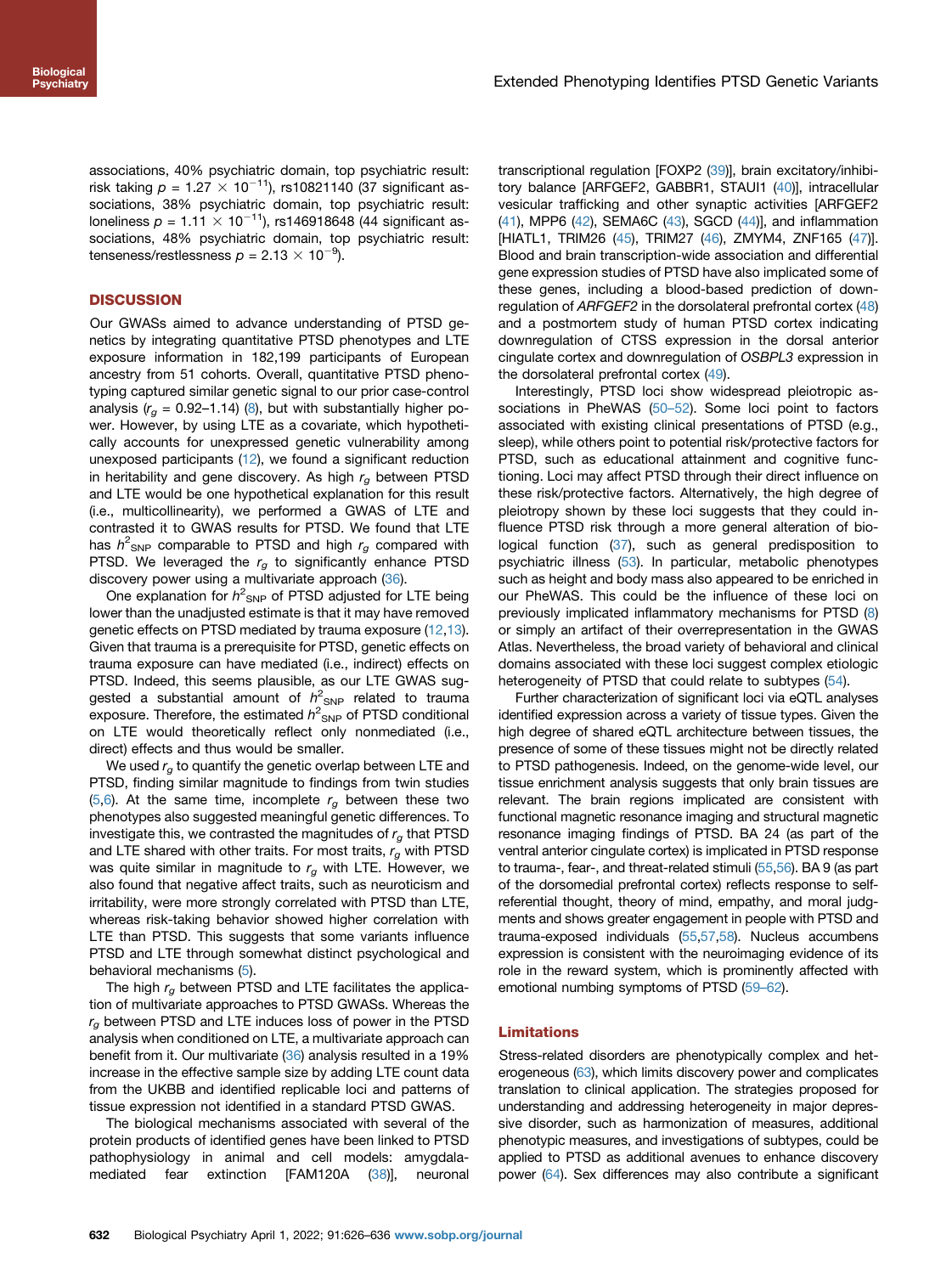source of heterogeneity ([8](#page-9-6),65–[68](#page-10-21)). Our analyses were restricted to participants of European ancestry given power limitations for other ancestry groups. However, urgent scientific and ethical reasons call for extending analyses to individuals of non-European ancestry [\(69](#page-10-22)). The PGC-PTSD group has actively been gathering data to increase representation from diverse ancestry and developing methods to optimize analyses in admixed populations ([70\)](#page-10-23). As sample sizes increase, future investigations will be powered to investigate ancestry and sexspecific genetic influences on PTSD and trauma exposure. In performing a GWAS of cumulative LTE, we identified several significant loci, including loci previously identified in GWASs of childhood trauma exposure ([14\)](#page-9-12). A full investigation of the genetic basis of LTE is clearly warranted. Future work could also examine the relationship between PTSD and specific types or numbers of trauma exposure, as they plausibly have different relationships with PTSD ([6](#page-9-36)) and may therefore be more informative than our cumulative measure for LTE. Finally, trauma was assessed via participant self-report, which may vary with mood and PTSD symptoms at the time of reporting ([71\)](#page-10-24) and could inflate genetic associations with PTSD.

## **Conclusions**

Novel replicable risk loci for PTSD identified by incorporating quantitative symptom data and trauma exposure information into GWASs offer us new insights into the genetic architecture of PTSD. Beyond the nature of LTE as an environmental exposure, there is a heritable component to LTE that overlaps highly with PTSD to impart an enhanced understanding of PTSD genetics. In future investigations, the genetic architectures of PTSD and LTE could be further delineated using causal mediation analysis [\(72\)](#page-10-25), which can provide estimates of LTE-related mediation and gene-by-environment interaction. Our results reinforce the notion that in addition to larger samples, more detailed phenotyping and sophisticated modeling are needed to account for the role of environmental exposure in developing PTSD, as these influence GWAS discovery power. Widespread pleiotropy of significant loci sug-gests that cross-disorder analysis with PTSD ([73](#page-10-26)[,74\)](#page-10-27) will enhance our understanding of how these loci modify risk for PTSD and related disorders.

# ACKNOWLEDGMENTS AND DISCLOSURES

This work was supported by the National Institute of Mental Health/ U.S. Army Medical Research and Development Command (Grant No. R01MH106595 [to CMN, IL, MBS, KJRe, and KCK], National Institutes of Health (Grant No. 5U01MH109539 to the Psychiatric Genomics Consortium), and Brain & Behavior Research Foundation (Young Investigator Grant [to KWC]). Genotyping of samples was provided in part through the Stanley Center for Psychiatric Genetics at the Broad Institute supported by Cohen Veterans Bioscience. Statistical analyses were carried out on the LISA/Genetic Cluster Computer [\(https://userinfo.surfsara.nl/systems/lisa\)](https://userinfo.surfsara.nl/systems/lisa) hosted by SURFsara. This research has been conducted using the UK Biobank resource (Application No. 41209). This work would have not been possible without the financial support provided by Cohen Veterans Bioscience, the Stanley Center for Psychiatric Genetics at the Broad Institute, and One Mind.

This material has been reviewed by the Walter Reed Army Institute of Research. There is no objection to its presentation and/or publication. The opinions or assertions contained herein are the private views of the authors

and are not to be construed as official or as reflecting true views of the U.S. Department of the Army or the Department of Defense.

We thank the investigators who comprise the PGC-PTSD working group and especially the more than 206,000 research participants worldwide who shared their life experiences and biological samples with PGC-PTSD investigators. We thank Mark Zervas for his critical input. Full acknowledgments are in [Supplement 1](#page-10-0).

MBS has in the past 3 years received consulting income from Actelion, Acadia Pharmaceuticals, Aptinyx, Bionomics, BioXcel Therapeutics, Clexio, EmpowerPharm, GW Pharmaceuticals, Janssen, Jazz Pharmaceuticals, and Roche/Genentech and has stock options in Oxeia Biopharmaceuticals and Epivario. In the past 3 years, NPD has held a part-time paid position at Cohen Veterans Bioscience, has been a consultant for Sunovion Pharmaceuticals, and is on the scientific advisory board for Sentio Solutions for unrelated work. In the past 3 years, KJRe has been a consultant for Datastat, Inc., RallyPoint Networks, Inc., Sage Pharmaceuticals, and Takeda. JLM-K has received funding and a speaking fee from COMPASS Pathways. MU has been a consultant for System Analytic. HRK is a member of the Dicerna scientific advisory board and a member of the American Society of Clinical Psychopharmacology Alcohol Clinical Trials Initiative, which during the past 3 years was supported by Alkermes, Amygdala Neurosciences, Arbor Pharmaceuticals, Dicerna, Ethypharm, Indivior, Lundbeck, Mitsubishi, and Otsuka. HRK and JG are named as inventors on Patent Cooperative Treaty patent application number 15/878,640, entitled "Genotype-guided dosing of opioid agonists," filed January 24, 2018. RP and JG are paid for their editorial work on the journal Complex Psychiatry. OAA is a consultant to HealthLytix. All other authors report no biomedical financial interests or potential conflicts of interest.

#### ARTICLE INFORMATION

From the Departments of Psychiatry (AXM, EK, KT, DGB, CEF, WSK, SBN, MSP, VBR, JS, MBS, CMN), Family Medicine and Public Health (AXM, RMS), Radiology (AMD), Neurosciences (AMD), and Cellular and Molecular Medicine (JS), University of California San Diego; Herbert Wertheim School of Public Health and Human Longevity Science (WKT, MBS), University of California San Diego; Moores Cancer Center (TWu), University of California San Diego, La Jolla; Center of Excellence for Stress and Mental Health (AXM, EK, KT, DGB, WSK, VBR, MBS, CMN, SBN), Research Service (EK, KT, VBR, CMN), and Psychiatry Service (DGB), Veterans Affairs Healthcare System; Department of Epidemiology and Health Sciences (RAS), Naval Health Research Center and Division of Epidemiology and Biostatistics (TWu), San Diego State University School of Public Health, San Diego; Department of Psychiatry and Behavioral Sciences (LED), Stanford University, Stanford, California; Departments of Epidemiology (KWC, CAD, ARa, CCZ, BG, MAW, KCK), Social and Behavioral Sciences (SBAu), and Environmental Health (ALR), Harvard T.H. Chan School of Public Health; Psychiatric and Neurodevelopmental Genetics Unit (SR, MJD, KCK), Department of Psychiatry (KWC, JWS), and Analytic and Translational Genetics Unit (JWS), Massachusetts General Hospital; Division of Adolescent and Young Adult Medicine (SBAu), Boston Children's Hospital; Channing Division of Network Medicine (SBAu), Brigham and Women's Hospital; Departments of Pediatrics (SBAu), Psychiatry (NPD, EAB, GG, MLK, AK, LAML, AVS, MHT, SW, KJRe), and Health Care Policy (RCK), Harvard Medical School; Biomedical Genetics Section (LAF, MWL, MWM, EJW) and Departments of Neurology (LAF), Ophthalmology (LAF), and Epidemiology (LAF), Boston University School of Medicine; Department of Biostatistics (LAF, MWL), Boston University School of Public Health; Department of Psychological and Brain Sciences (SG) and Dean of Students' Office (MJL), Boston University; National Center for PTSD (MWL, MWM, EJW), Translational Research Center for TBI and Stress Disorders (REM, WM), and Geriatric Research, Education, and Clinical Center (REM, WM), Veterans Affairs Boston Healthcare System, Boston; Department of Psychology (KAM), Harvard University; Translational Biology (C-YC), Biogen; Stanley Center for Psychiatric Research (NPD, CAD, CCZ, JWS, SR, KCK), Broad Institute of MIT and Harvard; Cohen Veterans Bioscience (MH, HL, ACP), Cambridge; Center of Excellence in Depression and Anxiety Disorders (NPD) and Developmental Biopsychiatry Research Program (MHT), McLean Hospital (EAB, GG, MLK, AK, LAML, AVS, SW, KJRe), Belmont, Massachusetts; Duke Molecular Physiology Institute (RAM, AEA-K, MEG, X-JQ) and Department of Psychiatry and Behavioral Sciences (JCB, MFD, MAH, DEW,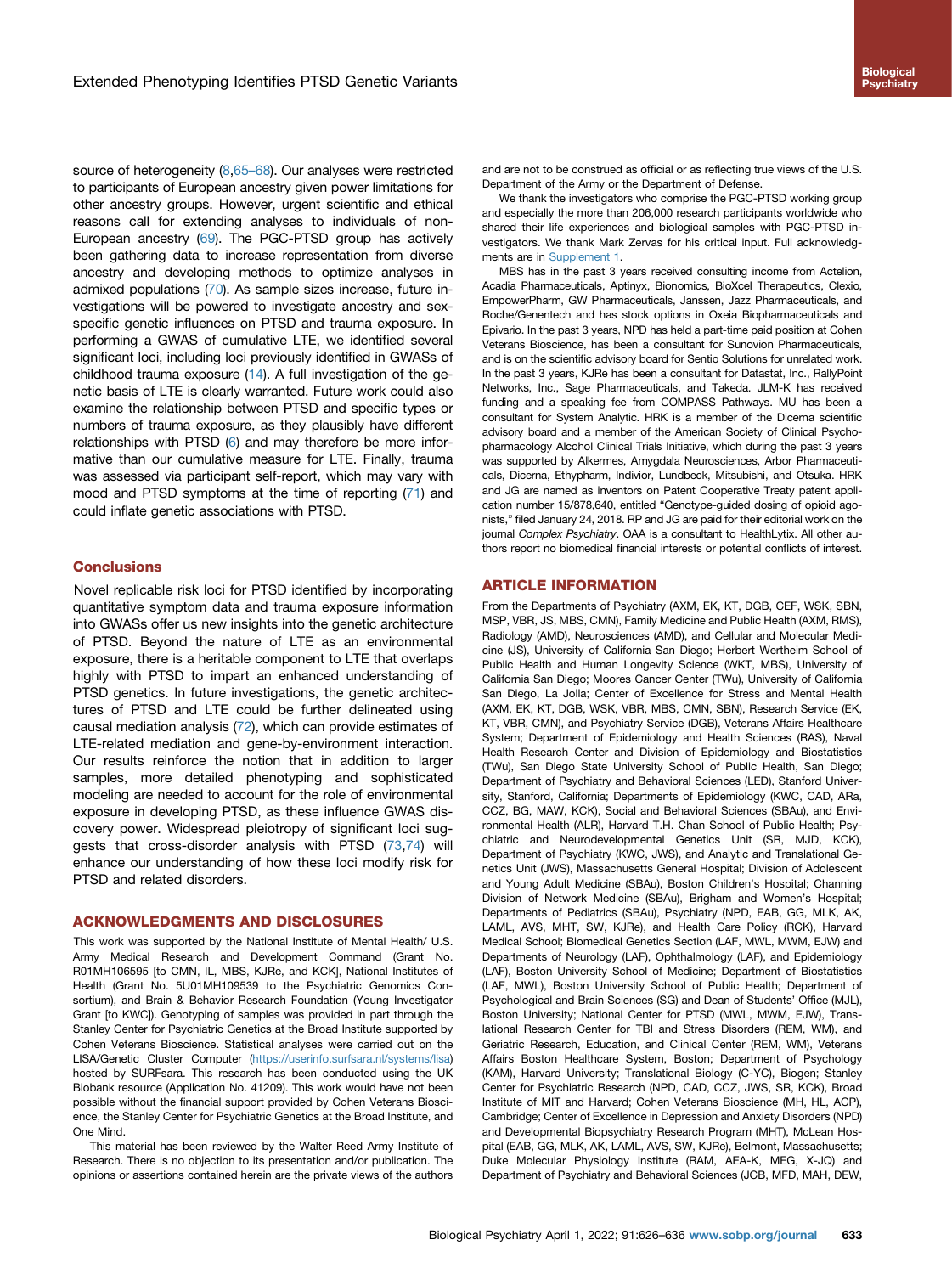NAK), Duke University School of Medicine; Research Service (JCB, MFD, DEW) and Mental Health Service (NAK), Durham Veterans Affairs Medical Center; Genetics Research Laboratory (JCB, MFD, NAK), Veterans Affairs Mid-Atlantic Mental Illness Research, Education, and Clinical Center, Durham; Department of Epidemiology (AEA, TJ), Gillings School of Global Public Health, University of North Carolina at Chapel Hill; Institute for Trauma Recovery (SDL, SAM), Department of Anesthesiology, and Department of Emergency Medicine (SAM), University of North Carolina School of Medicine, University of North Carolina at Chapel Hill, Chapel Hill; GenOmics, Bioinformatics, and Translational Research Center (EOJ) and Fellows Program (EOJ), RTI International, Research Triangle Park, North Carolina; Department of Psychiatry (RP, JG) and National Center for Posttraumatic Stress Disorder (RHP), Veterans Affairs Connecticut Healthcare System, West Haven; Departments of Psychiatry (RP, RHP) and Genetics and Neuroscience (JG), Yale University School of Medicine; Department of Biostatistics (HZ), Yale University, New Haven, Connecticut; Department of Epidemiology (ARa), Columbia University Mailman School of Public Health; Department of Psychiatry (JDF, RY), Icahn School of Medicine at Mount Sinai; Department of Psychiatry (CM, EV), New York University School of Medicine, New York; Department of Mental Health (RY), James J. Peters Veterans Affairs Medical Center, Bronx; Cold Spring Harbor Laboratory (JS), Cold Spring Harbor, New York; Mental Health Services (BB), Division of Mental Health (APW), Atlanta Veterans Affairs Medical Center, Decatur; Departments of Psychiatry and Behavioral Sciences (APW, LMA, BB, CFG, JLM-K, VM, BOR, AKS, JSSt, KJRe) and Gynecology and Obstetrics (AL, AKS), Emory University School of Medicine, Atlanta, Georgia; Department of Psychiatry (ABA, CMS), Virginia Institute for Psychiatric and Behavioral Genetics, Richmond, Virginia; Mental Health Service Line (PAA, CRE, MAP, SRS) and Research Service Line (SGD), Minneapolis Veterans Affairs Health Care System; Department of Psychiatry and Behavioral Sciences (PAA, CRE, MAP, SRS), Medical School, University of Minnesota, Minneapolis, Minnesota; Departments of Psychiatry (LJB, ECN, JPR, NLS) and Genetics (ACH), Washington University in Saint Louis School of Medicine, St. Louis, Missouri; Department of Epidemiology (MB, ESP, ARu, ET), School of Public Health, Louisiana State University Health Sciences Center New Orleans, New Orleans, Louisiana; Division of Pulmonary and Critical Care Medicine (ACB), Department of Internal Medicine, Department of Psychiatry (APK), and Department of Obstetrics and Gynecology (JSSe), University of Michigan Medical School; School of Nursing (JSSe), University of Michigan; Department of Women's and Gender Studies (JSSe) and Institute for Research on Women and Gender (JSSe), University of Michigan, Ann Arbor, Michigan; Department of Psychiatry (JRC, MRM), University Hospitals Cleveland Medical Center; Department of Psychological Sciences (NCF, AOR), Case Western Reserve University, Cleveland; Department of Psychological Sciences (DLD) and Research and Sponsored Programs (DLD), Kent State University, Kent, Ohio; Center for Military Psychiatry and Neuroscience (AGa, RH), Department of Integrative Systems Biology (MJe), Walter Reed Army Institute of Research, Silver Spring; Department of Psychiatry (RJU), Uniformed Services University, Bethesda, Maryland; Mental Illness Research, Education and Clinical Center (HRK), Corporal Michael J. Crescenz Department of Veterans Affairs Medical Center; Department of Psychiatry (HRK), University of Pennsylvania Perelman School of Medicine, Philadelphia, Pennsylvania; Department of Psychiatry and Behavioral Sciences (IL, KAY), Texas A&M University College of Medicine, Bryan; Research and Development Service (ALP), South Texas Veterans Health Care System; Department of Psychiatry and Behavioral Sciences (ALP), University of Texas Health Science Center at San Antonio, San Antonio; Department of Psychiatry (KAY), Baylor Scott & White Health Central Texas Division, Temple; Center of Excellence for Research on Returning War Veterans (KAY), Central Texas Veterans Health Care System, Waco, Texas; Command (DMa), United States Army, Fort Sill, Oklahoma; Executive Division (SBN), National Center for Post-Traumatic Stress Disorder, White River Junction, Vermont; Department of Psychology (HKO), Northern Illinois University, DeKalb, Illinois; Departments of Psychology (MP) and Psychiatry and Behavioral Sciences (PR-B, LAZ), University of Washington, Seattle, Washington; Departments of Nursing (KJRu) and Psychiatry and Behavioral Sciences (KJRu, ZW), Medical University of South Carolina; Department of Mental Health (ZW), Ralph H. Johnson Veterans Affairs Medical Center, Charleston, South Carolina; Genomics Program (MU), University of South

Florida College of Public Health, Tampa, Florida; Social, Genetic and Developmental Psychiatry Centre (JRIC, GB), Institute of Psychiatry, Psychology and Neuroscience, and National Institute of Health Research Maudsley Biomedical Research Centre (JRIC, GB), King's College London, London; Medical Research Council Centre for Psychiatric Genetics and Genomics (JIB, AE, IJ, CL, BL), National Centre for Mental Health, Cardiff University, Cardiff, United Kingdom; Tanenbaum Centre for Pharmacogenetics (CCZ), Campbell Family Mental Health Research Institute, Centre for Addiction and Mental Health, Molecular Brain Science; Institute of Medical Science (CCZ) and Departments of Laboratory Medicine and Pathology (CCZ) and Psychiatry (CCZ), University of Toronto, Toronto, Ontario, Canada; Research and Knowledge Centre (SBAn, K-IK), The Danish Veteran Centre, Ringsted; Centre for Integrative Sequencing (ADB, PBM), Department of Biomedicine–Human Genetics (ADB), Centre for Integrated Register-Based Research (PBM), and National Centre for Register-Based Research (PBM), Aarhus University; Psychosis Research Unit (OM), Department of Psychiatry, Aarhus University Hospital; The Lundbeck Foundation Initiative for Integrative Psychiatric Research, iPSYCH (ADB, MB-H, JB-G, DMH, OM, PBM, MN, YW, TWe), Aarhus; Department for Congenital Disorders (MB-H, JB-G, DMH), Statens Serum Institut; Departments of Psychology (K-IK) and Clinical Medicine (TWe), University of Copenhagen; Mental Health Center Copenhagen (MN), Mental Health Services in the Capital Region of Denmark, University of Copenhagen; Institute of Biological Psychiatry, Mental Health Services (YW, TWe), Copenhagen University Hospital, Copenhagen; Institute of Biological Psychiatry (WKT), Mental Health Centre Sct. Hans, Roskilde, Denmark; Division of Mental Health and Addiction (OAA), Oslo University Hospital; Norwegian Centre for Mental Disorders Research Centre (OAA), Institute of Clinical Medicine, and Lifespan Changes in Brain and Cognition (YW), Department of Psychology, University of Oslo, Oslo, Norway; Department of Psychiatry (EA), University Clinical Center of Tuzla, Tuzla; Department of Psychiatry (DB), University Clinical Center of Mostar, Mostar; Department of Psychiatry (ADK), University Clinical Center of Sarajevo, Sarajevo, Bosnia and Herzegovina; Departments of Psychiatry (MPB, EG, JJL, DSc) and Translational Neuroscience (JJL, DSc), UMC Utrecht Brain Center, UMC Utrecht; Brain Research and Innovation Centre (EG, EV), Netherlands Ministry of Defence, Utrecht; Department of Psychiatry and Neuropsychology (BPFR), School for Mental Health and Neuroscience, Maastricht University Medical Center, Maastricht; Arq Psychotrauma Research Expert Group (EV), Diemen; Department of Psychiatry (EV), Leiden University Medical Center, Leiden; Departments of Psychiatry (CHV) and Anatomy and Neurosciences (CHV), VU University Medical Center Amsterdam, Amsterdam, Netherlands; Departments of Psychology (RAB) and Psychiatry (DSi), University of New South Wales, Sydney, New South Wales; Department of Psychiatry (DF, MO) and Phoenix Australia Centre for Posttraumatic Mental Health (MO), University of Melbourne, Melbourne, Victoria; Department of Genetics and Computational Biology (SDG, NGM), QIMR Berghofer Medical Research Institute, Brisbane; School of Biomedical Sciences (BRL, DMe, CPM, JV), Centre for Genomics and Personalised Health (DMe, JV), and School of Psychology and Counseling (RMY), Queensland University of Technology; Jamieson Trauma Institute (CPM, RMY), Metro North Hospital and Health Service, Kelvin Grove; Gallipoli Medical Research Foundation (RM), Greenslopes Private Hospital, Greenslopes, Queensland; Centre for Traumatic Stress Studies (AM, MVH), University of Adelaide, Adelaide, South Australia, Australia; Lisbon Institute of Global Mental Health (JMC-d-A) and Chronic Diseases Research Centre (JMC-d-A), NOVA Medical School, NOVA University of Lisbon, Lisbon, Portugal; South African Medical Research Council Unit on Risk and Resilience in Mental Disorders (SD, DJS, NK), Department of Psychiatry and Neuroscience Institute, and South African Medical Research Council Unit on Child and Adolescent Health (SD), Department of Pediatrics and Child Health, University of Cape Town, Cape Town; South African Medical Research Council/Stellenbosch University Extramural Unit on the Genomics of Brain Disorders (SMJH, SS, LLvdH), Department of Psychiatry (SMJH, SS, LLvdH), Faculty of Medicine and Health Sciences, Stellenbosch University, Stellenbosch, Cape Town, South Africa; Center of Mental Health, Psychiatry, Psychosomatics and Psychotherapy (JD, CW), University Hospital of Würzburg, Würzburg; Department of Psychiatry and Psychotherapy (KD), Faculty of Medicine, University Medical Center Freiburg; Centre for Basics in Neuromodulation (KD), Faculty of Medicine,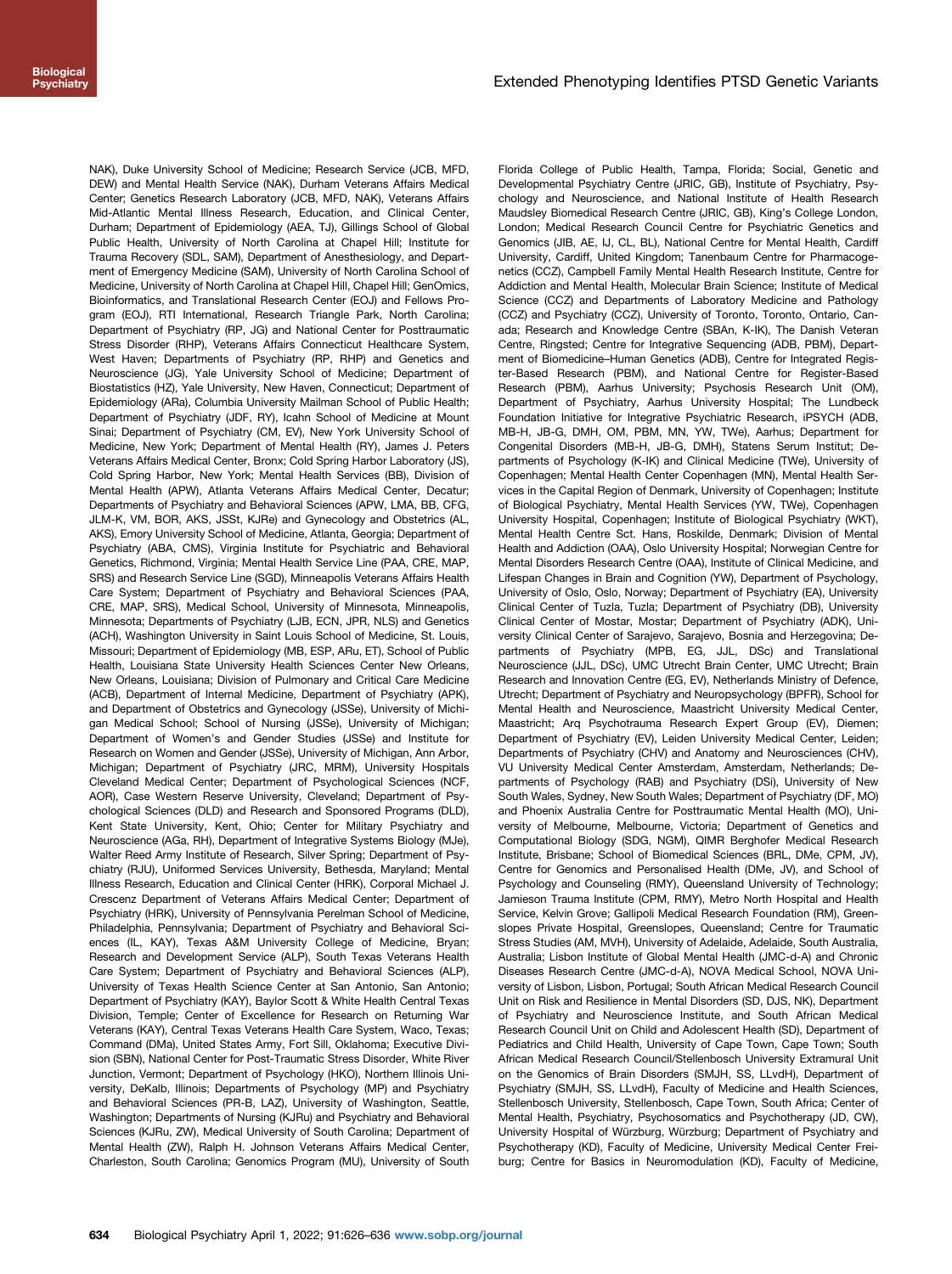University of Freiburg, Freiburg; Department of Psychiatry and Psychotherapy (SR), Charité – Universitätsmedizin, Berlin, Germany; Department of Psychiatry (AGo), University Clinical Center of Kosovo, Pristina, Kosovo; Department of Psychiatry (MJa), University Hospital Centre Zagreb, Zagreb, Croatia; and Department of Medicine (SES), Universidad Peruana de Ciencias Aplicadas Facultad de Ciencias de la Salud, Lima, Peru.

Address correspondence to Adam X. Maihofer, M.S., at [amaihofer@](mailto:amaihofer@health.ucsd.edu) [health.ucsd.edu](mailto:amaihofer@health.ucsd.edu).

Received Apr 28, 2021; revised Aug 25, 2021; accepted Sep 21, 2021. Supplementary material cited in this article is available online at [https://](https://doi.org/10.1016/j.biopsych.2021.09.020) [doi.org/10.1016/j.biopsych.2021.09.020](https://doi.org/10.1016/j.biopsych.2021.09.020).

# REFERENCES

- <span id="page-9-0"></span>1. [Sareen J \(2014\): Posttraumatic stress disorder in adults: Impact, co](http://refhub.elsevier.com/S0006-3223(21)01632-2/sref1)[morbidity, risk factors, and treatment. Can J Psychiatry 59:460](http://refhub.elsevier.com/S0006-3223(21)01632-2/sref1)–467.
- <span id="page-9-1"></span>2. [Yehuda R, Hoge CW, McFarlane AC, Vermetten E, Lanius RA,](http://refhub.elsevier.com/S0006-3223(21)01632-2/sref2) Nievergelt CM, et al. [\(2015\): Post-traumatic stress disorder. Nat Rev](http://refhub.elsevier.com/S0006-3223(21)01632-2/sref2) [Dis Primers 1:15057](http://refhub.elsevier.com/S0006-3223(21)01632-2/sref2).
- <span id="page-9-2"></span>3. [Kessler RC, Aguilar-Gaxiola S, Alonso J, Benjet C, Bromet EJ,](http://refhub.elsevier.com/S0006-3223(21)01632-2/sref3) Cardoso G, et al. [\(2017\): Trauma and PTSD in the WHO World Mental](http://refhub.elsevier.com/S0006-3223(21)01632-2/sref3) [Health Surveys. Eur J Psychotraumatol 8:1353383](http://refhub.elsevier.com/S0006-3223(21)01632-2/sref3).
- <span id="page-9-3"></span>4. [Brewin CR, Andrews B, Valentine JD \(2000\): Meta-analysis of risk](http://refhub.elsevier.com/S0006-3223(21)01632-2/sref4) [factors for posttraumatic stress disorder in trauma-exposed adults.](http://refhub.elsevier.com/S0006-3223(21)01632-2/sref4) [J Consult Clin Psychol 68:748](http://refhub.elsevier.com/S0006-3223(21)01632-2/sref4)–766.
- <span id="page-9-4"></span>5. [Stein MB, Jang KL, Taylor S, Vernon PA, Livesley WJ \(2002\): Genetic and](http://refhub.elsevier.com/S0006-3223(21)01632-2/sref5) environmental infl[uences on trauma exposure and posttraumatic stress](http://refhub.elsevier.com/S0006-3223(21)01632-2/sref5) [disorder symptoms: a twin study. Am J Psychiatry 159:1675](http://refhub.elsevier.com/S0006-3223(21)01632-2/sref5)–1681.
- <span id="page-9-36"></span>6. [Sartor CE, Grant JD, Lynskey MT, McCutcheon VV, Waldron M,](http://refhub.elsevier.com/S0006-3223(21)01632-2/sref6) Statham DJ, et al. [\(2012\): Common heritable contributions to low-risk](http://refhub.elsevier.com/S0006-3223(21)01632-2/sref6) [trauma, high-risk trauma, posttraumatic stress disorder, and major](http://refhub.elsevier.com/S0006-3223(21)01632-2/sref6) [depression. Arch Gen Psychiatry 69:293](http://refhub.elsevier.com/S0006-3223(21)01632-2/sref6)–299.
- <span id="page-9-5"></span>7. [Pitman RK, Rasmusson AM, Koenen KC, Shin LM, Orr SP,](http://refhub.elsevier.com/S0006-3223(21)01632-2/sref7) Gilbertson MW, et al. [\(2012\): Biological studies of post-traumatic](http://refhub.elsevier.com/S0006-3223(21)01632-2/sref7) [stress disorder. Nat Rev Neurosci 13:769](http://refhub.elsevier.com/S0006-3223(21)01632-2/sref7)–787.
- <span id="page-9-6"></span>8. [Nievergelt CM, Maihofer AX, Klengel T, Atkinson EG, Chen CY,](http://refhub.elsevier.com/S0006-3223(21)01632-2/sref8) Choi KW, et al. [\(2019\): International meta-analysis of PTSD genome](http://refhub.elsevier.com/S0006-3223(21)01632-2/sref8)[wide association studies identi](http://refhub.elsevier.com/S0006-3223(21)01632-2/sref8)fies sex- and ancestry-specific ge[netic risk loci. Nat Commun 10:4558.](http://refhub.elsevier.com/S0006-3223(21)01632-2/sref8)
- <span id="page-9-8"></span><span id="page-9-7"></span>9. [Stein MB, Levey DF, Cheng Z, Wendt FR, Harrington K, Pathak GA,](http://refhub.elsevier.com/S0006-3223(21)01632-2/sref9) et al. [\(2021\): Genome-wide association analyses of post-traumatic](http://refhub.elsevier.com/S0006-3223(21)01632-2/sref9) [stress disorder and its symptom subdomains in the Million Veteran](http://refhub.elsevier.com/S0006-3223(21)01632-2/sref9) [Program. Nat Genet 53:174](http://refhub.elsevier.com/S0006-3223(21)01632-2/sref9)–184.
- <span id="page-9-9"></span>10. [Sullivan PF, Agrawal A, Bulik CM, Andreassen OA, Børglum AD,](http://refhub.elsevier.com/S0006-3223(21)01632-2/sref10) Breen G, et al. [\(2018\): Psychiatric genomics: An update and an](http://refhub.elsevier.com/S0006-3223(21)01632-2/sref10) [agenda. Am J Psychiatry 175:15](http://refhub.elsevier.com/S0006-3223(21)01632-2/sref10)–27.
- <span id="page-9-10"></span>11. [Lee SH, Wray NR \(2013\): Novel genetic analysis for case-control](http://refhub.elsevier.com/S0006-3223(21)01632-2/sref11) [genome-wide association studies: Quanti](http://refhub.elsevier.com/S0006-3223(21)01632-2/sref11)fication of power and [genomic prediction accuracy. PLoS One 8:e71494](http://refhub.elsevier.com/S0006-3223(21)01632-2/sref11).
- <span id="page-9-11"></span>12. [Cornelis MC, Nugent NR, Amstadter AB, Koenen KC \(2010\): Ge](http://refhub.elsevier.com/S0006-3223(21)01632-2/sref12)[netics of post-traumatic stress disorder: Review and recommenda](http://refhub.elsevier.com/S0006-3223(21)01632-2/sref12)[tions for genome-wide association studies. Curr Psychiatry Rep](http://refhub.elsevier.com/S0006-3223(21)01632-2/sref12) [12:313](http://refhub.elsevier.com/S0006-3223(21)01632-2/sref12)–326.
- <span id="page-9-12"></span>13. [Logue MW, Amstadter AB, Baker DG, Duncan L, Koenen KC,](http://refhub.elsevier.com/S0006-3223(21)01632-2/sref13) Liberzon I, et al. [\(2015\): The Psychiatric Genomics Consortium Post](http://refhub.elsevier.com/S0006-3223(21)01632-2/sref13)[traumatic Stress Disorder Workgroup: Posttraumatic stress disorder](http://refhub.elsevier.com/S0006-3223(21)01632-2/sref13) [enters the age of large-scale genomic collaboration. Neuro](http://refhub.elsevier.com/S0006-3223(21)01632-2/sref13)[psychopharmacology 40:2287](http://refhub.elsevier.com/S0006-3223(21)01632-2/sref13)–2297.
- <span id="page-9-13"></span>14. [Dalvie S, Maihofer AX, Coleman JRI, Bradley B, Breen G, Brick LA,](http://refhub.elsevier.com/S0006-3223(21)01632-2/sref14) et al. (2020): Genomic infl[uences on self-reported childhood](http://refhub.elsevier.com/S0006-3223(21)01632-2/sref14) [maltreatment. Transl Psychiatry 10:38](http://refhub.elsevier.com/S0006-3223(21)01632-2/sref14).
- <span id="page-9-14"></span>15. [Schifano ED \(2019\): A review of analysis methods for secondary out](http://refhub.elsevier.com/S0006-3223(21)01632-2/sref15)[comes in case-control studies. Commun Stat Appl Methods 26:103](http://refhub.elsevier.com/S0006-3223(21)01632-2/sref15)–129.
- 16. [Bycroft C, Freeman C, Petkova D, Band G, Elliott LT, Sharp K,](http://refhub.elsevier.com/S0006-3223(21)01632-2/sref16) et al. [\(2018\): The UK Biobank resource with deep phenotyping and genomic](http://refhub.elsevier.com/S0006-3223(21)01632-2/sref16) [data. Nature 562:203](http://refhub.elsevier.com/S0006-3223(21)01632-2/sref16)–209.
- <span id="page-9-15"></span>17. [Lam M, Awasthi S, Watson HJ, Goldstein J, Panagiotaropoulou G,](http://refhub.elsevier.com/S0006-3223(21)01632-2/sref17) Trubetskoy V, et al. [\(2020\): RICOPILI: Rapid Imputation for COnsortias](http://refhub.elsevier.com/S0006-3223(21)01632-2/sref17) [PIpeLIne. Bioinformatics 36:930](http://refhub.elsevier.com/S0006-3223(21)01632-2/sref17)–933.
- <span id="page-9-16"></span>18. [Delaneau O, Coulonges C, Zagury JF \(2008\): Shape-IT: New rapid and](http://refhub.elsevier.com/S0006-3223(21)01632-2/sref18) [accurate algorithm for haplotype inference. BMC Bioinformatics 9:540](http://refhub.elsevier.com/S0006-3223(21)01632-2/sref18).
- <span id="page-9-17"></span>19. [Howie B, Marchini J, Stephens M \(2011\): Genotype imputation with](http://refhub.elsevier.com/S0006-3223(21)01632-2/sref19) [thousands of genomes. G3 \(Bethesda\) 1:457](http://refhub.elsevier.com/S0006-3223(21)01632-2/sref19)–470.
- <span id="page-9-18"></span>20. [Clarke L, Zheng-Bradley X, Smith R, Kulesha E, Xiao C, Toneva I,](http://refhub.elsevier.com/S0006-3223(21)01632-2/sref20) et al. [\(2012\): The 1000 Genomes Project: Data management and community](http://refhub.elsevier.com/S0006-3223(21)01632-2/sref20) [access. Nat Methods 9:459](http://refhub.elsevier.com/S0006-3223(21)01632-2/sref20)–462.
- <span id="page-9-19"></span>21. [Price AL, Patterson NJ, Plenge RM, Weinblatt ME, Shadick NA,](http://refhub.elsevier.com/S0006-3223(21)01632-2/sref21) [Reich D \(2006\): Principal components analysis corrects for strati](http://refhub.elsevier.com/S0006-3223(21)01632-2/sref21)fica[tion in genome-wide association studies. Nat Genet 38:904](http://refhub.elsevier.com/S0006-3223(21)01632-2/sref21)–909.
- <span id="page-9-20"></span>22. [Loh PR, Kichaev G, Gazal S, Schoech AP, Price AL \(2018\): Mixed](http://refhub.elsevier.com/S0006-3223(21)01632-2/sref22)[model association for biobank-scale datasets. Nat Genet 50:906](http://refhub.elsevier.com/S0006-3223(21)01632-2/sref22)–908.
- <span id="page-9-21"></span>23. [Willer CJ, Li Y, Abecasis GR \(2010\): METAL: Fast and ef](http://refhub.elsevier.com/S0006-3223(21)01632-2/sref23)ficient meta[analysis of genomewide association scans. Bioinformatics 26:2190](http://refhub.elsevier.com/S0006-3223(21)01632-2/sref23)– [2191](http://refhub.elsevier.com/S0006-3223(21)01632-2/sref23).
- <span id="page-9-22"></span>24. [Lee CH, Cook S, Lee JS, Han B \(2016\): Comparison of two meta](http://refhub.elsevier.com/S0006-3223(21)01632-2/sref24)[analysis methods: Inverse-variance-weighted average and weighted](http://refhub.elsevier.com/S0006-3223(21)01632-2/sref24) [sum of z-scores. Genomics Inform 14:173](http://refhub.elsevier.com/S0006-3223(21)01632-2/sref24)–180.
- <span id="page-9-23"></span>25. [Demontis D, Walters RK, Martin J, Mattheisen M, Als TD, Agerbo E,](http://refhub.elsevier.com/S0006-3223(21)01632-2/sref25) et al. [\(2019\): Discovery of the](http://refhub.elsevier.com/S0006-3223(21)01632-2/sref25) first genome-wide significant risk loci for attention defi[cit/hyperactivity disorder. Nat Genet 51:63](http://refhub.elsevier.com/S0006-3223(21)01632-2/sref25)–75.
- <span id="page-9-24"></span>26. [Pruim RJ, Welch RP, Sanna S, Teslovich TM, Chines PS, Gliedt TP,](http://refhub.elsevier.com/S0006-3223(21)01632-2/sref26) et al. [\(2010\): LocusZoom: Regional visualization of genome-wide as](http://refhub.elsevier.com/S0006-3223(21)01632-2/sref26)[sociation scan results. Bioinformatics 26:2336](http://refhub.elsevier.com/S0006-3223(21)01632-2/sref26)–2337.
- <span id="page-9-25"></span>27. [Bulik-Sullivan BK, Loh PR, Finucane HK, Ripke S, Yang J, Patterson N,](http://refhub.elsevier.com/S0006-3223(21)01632-2/sref27) et al. [\(2015\): LD Score regression distinguishes confounding from pol](http://refhub.elsevier.com/S0006-3223(21)01632-2/sref27)[ygenicity in genome-wide association studies. Nat Genet 47:291](http://refhub.elsevier.com/S0006-3223(21)01632-2/sref27)–295.
- <span id="page-9-26"></span>28. [Zheng J, Erzurumluoglu AM, Elsworth BL, Kemp JP, Howe L,](http://refhub.elsevier.com/S0006-3223(21)01632-2/sref28) Haycock PC, et al. [\(2017\): LD Hub: A centralized database and web](http://refhub.elsevier.com/S0006-3223(21)01632-2/sref28) [interface to perform LD score regression that maximizes the potential](http://refhub.elsevier.com/S0006-3223(21)01632-2/sref28) [of summary level GWAS data for SNP heritability and genetic corre](http://refhub.elsevier.com/S0006-3223(21)01632-2/sref28)[lation analysis. Bioinformatics 33:272](http://refhub.elsevier.com/S0006-3223(21)01632-2/sref28)–279.
- <span id="page-9-27"></span>29. Watanabe K, Umićević [Mirkov M, de Leeuw CA, van den Heuvel MP,](http://refhub.elsevier.com/S0006-3223(21)01632-2/sref29) [Posthuma D \(2019\): Genetic mapping of cell type speci](http://refhub.elsevier.com/S0006-3223(21)01632-2/sref29)ficity for [complex traits. Nat Commun 10:3222](http://refhub.elsevier.com/S0006-3223(21)01632-2/sref29).
- <span id="page-9-29"></span><span id="page-9-28"></span>30. [de Leeuw CA, Mooij JM, Heskes T, Posthuma D \(2015\): MAGMA:](http://refhub.elsevier.com/S0006-3223(21)01632-2/sref30) [Generalized gene-set analysis of GWAS data. PLoS Comput Biol 11:](http://refhub.elsevier.com/S0006-3223(21)01632-2/sref30) [e1004219.](http://refhub.elsevier.com/S0006-3223(21)01632-2/sref30)
- <span id="page-9-30"></span>31. [Carithers LJ, Ardlie K, Barcus M, Branton PA, Britton A, Buia SA,](http://refhub.elsevier.com/S0006-3223(21)01632-2/sref31) et al. [\(2015\): A novel approach to high-quality postmortem tissue procure](http://refhub.elsevier.com/S0006-3223(21)01632-2/sref31)[ment: The GTEx project. Biopreserv Biobank 13:311](http://refhub.elsevier.com/S0006-3223(21)01632-2/sref31)–319.
- <span id="page-9-31"></span>32. [GTEx Consortium \(2020\): The GTEx Consortium atlas of genetic reg](http://refhub.elsevier.com/S0006-3223(21)01632-2/sref32)[ulatory effects across human tissues. Science 369:1318](http://refhub.elsevier.com/S0006-3223(21)01632-2/sref32)–1330.
- <span id="page-9-32"></span>33. [Ongen H, Buil A, Brown AA, Dermitzakis ET, Delaneau O \(2016\): Fast](http://refhub.elsevier.com/S0006-3223(21)01632-2/sref33) and effi[cient QTL mapper for thousands of molecular phenotypes.](http://refhub.elsevier.com/S0006-3223(21)01632-2/sref33) [Bioinformatics 32:1479](http://refhub.elsevier.com/S0006-3223(21)01632-2/sref33)–1485.
- <span id="page-9-33"></span>34. [Stegle O, Parts L, Piipari M, Winn J, Durbin R \(2012\): Using probabilistic](http://refhub.elsevier.com/S0006-3223(21)01632-2/sref34) [estimation of expression residuals \(PEER\) to obtain increased power](http://refhub.elsevier.com/S0006-3223(21)01632-2/sref34) [and interpretability of gene expression analyses. Nat Protoc 7:500](http://refhub.elsevier.com/S0006-3223(21)01632-2/sref34)–507.
- <span id="page-9-34"></span>35. [Gelernter J, Sun N, Polimanti R, Pietrzak R, Levey DF, Bryois J,](http://refhub.elsevier.com/S0006-3223(21)01632-2/sref35) et al. [\(2019\): Genome-wide association study of post-traumatic stress dis](http://refhub.elsevier.com/S0006-3223(21)01632-2/sref35)[order reexperiencing symptoms in](http://refhub.elsevier.com/S0006-3223(21)01632-2/sref35) >[165,000 US veterans. Nat Neu](http://refhub.elsevier.com/S0006-3223(21)01632-2/sref35)[rosci 22:1394](http://refhub.elsevier.com/S0006-3223(21)01632-2/sref35)–1401.
- <span id="page-9-35"></span>36. [Turley P, Walters RK, Maghzian O, Okbay A, Lee JJ, Fontana MA,](http://refhub.elsevier.com/S0006-3223(21)01632-2/sref36) et al. [\(2018\): Multi-trait analysis of genome-wide association summary sta](http://refhub.elsevier.com/S0006-3223(21)01632-2/sref36)[tistics using MTAG. Nat Genet 50:229](http://refhub.elsevier.com/S0006-3223(21)01632-2/sref36)–237.
- <span id="page-9-37"></span>37. [Watanabe K, Stringer S, Frei O,](http://refhub.elsevier.com/S0006-3223(21)01632-2/sref37) et al. (2019): A global overview of [pleiotropy and genetic architecture in complex traits. Nat Genet](http://refhub.elsevier.com/S0006-3223(21)01632-2/sref37) [51:1339](http://refhub.elsevier.com/S0006-3223(21)01632-2/sref37)–1348.
- <span id="page-9-38"></span>38. [McCullough KM, Chatzinakos C, Hartmann J,](http://refhub.elsevier.com/S0006-3223(21)01632-2/sref38) et al. (2020): Genomewide translational profi[ling of amygdala Crh-expressing neurons re](http://refhub.elsevier.com/S0006-3223(21)01632-2/sref38)[veals role for CREB in fear extinction learning. Nat Commun 11:5180](http://refhub.elsevier.com/S0006-3223(21)01632-2/sref38).
- 39. [Konopka G, Bomar JM, Winden K,](http://refhub.elsevier.com/S0006-3223(21)01632-2/sref39) et al. (2009): Human-specific [transcriptional regulation of CNS development genes by FOXP2. Na](http://refhub.elsevier.com/S0006-3223(21)01632-2/sref39)[ture 462:213](http://refhub.elsevier.com/S0006-3223(21)01632-2/sref39)–217.